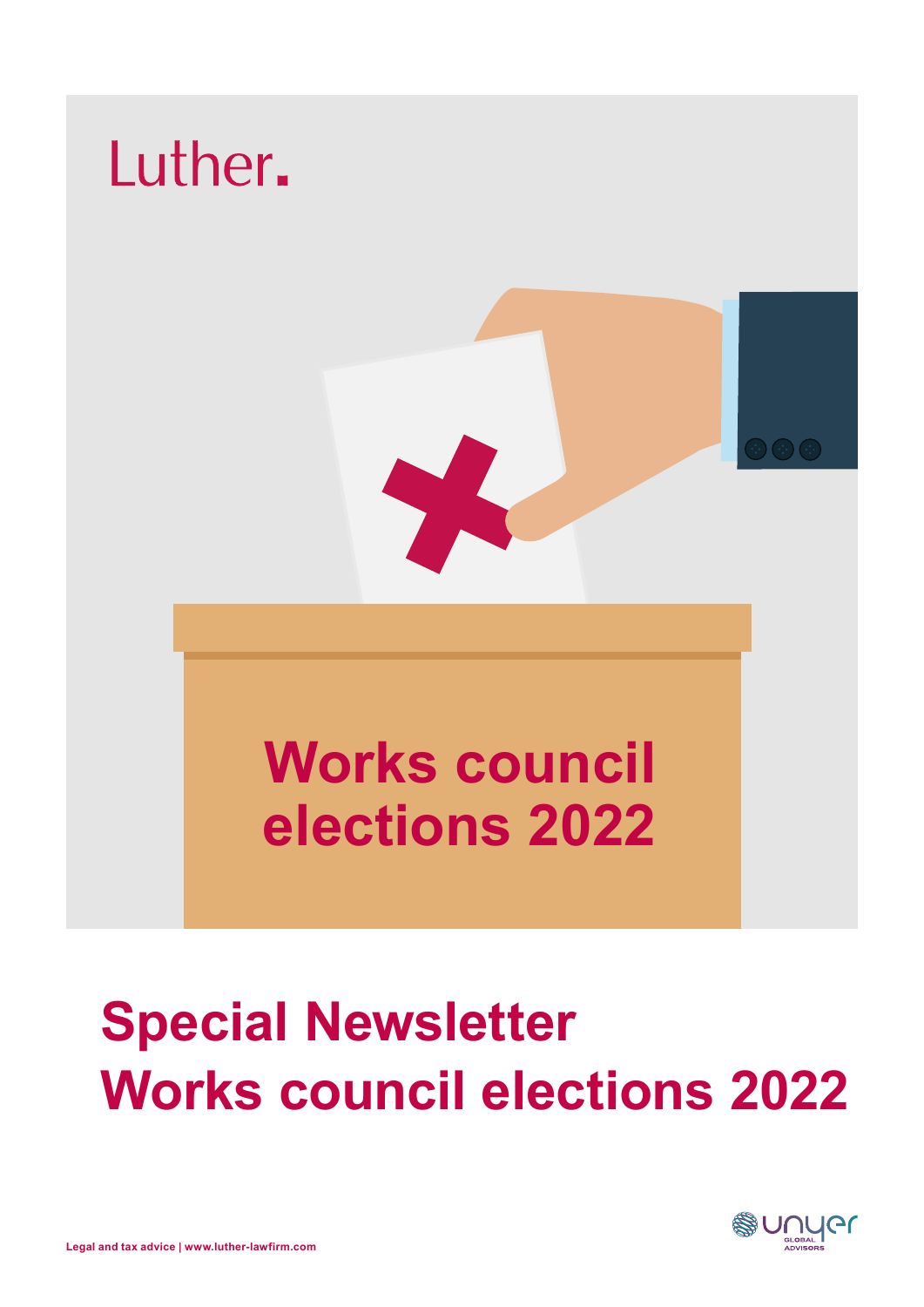# **Table of contents**

| The election campaign has started: Five recommendations for<br>how to act during the election campaign from an employer's perspective  4 |
|------------------------------------------------------------------------------------------------------------------------------------------|
|                                                                                                                                          |
|                                                                                                                                          |
| Communication and duty of neutrality of the employer                                                                                     |
|                                                                                                                                          |
| Legal protection options for the employer, as things do not always go well 13                                                            |
|                                                                                                                                          |
|                                                                                                                                          |
| "Keep smiling" - Smiley on ballot paper jeopardises works council election 19                                                            |
| Is the employer liable when the works council violates                                                                                   |
| Right to receive materials and training for the work on the works council 22                                                             |
| The implications of mobile working and artificial intelligence                                                                           |
| Daring more digitalisation: Working on a works council in a                                                                              |
|                                                                                                                                          |
|                                                                                                                                          |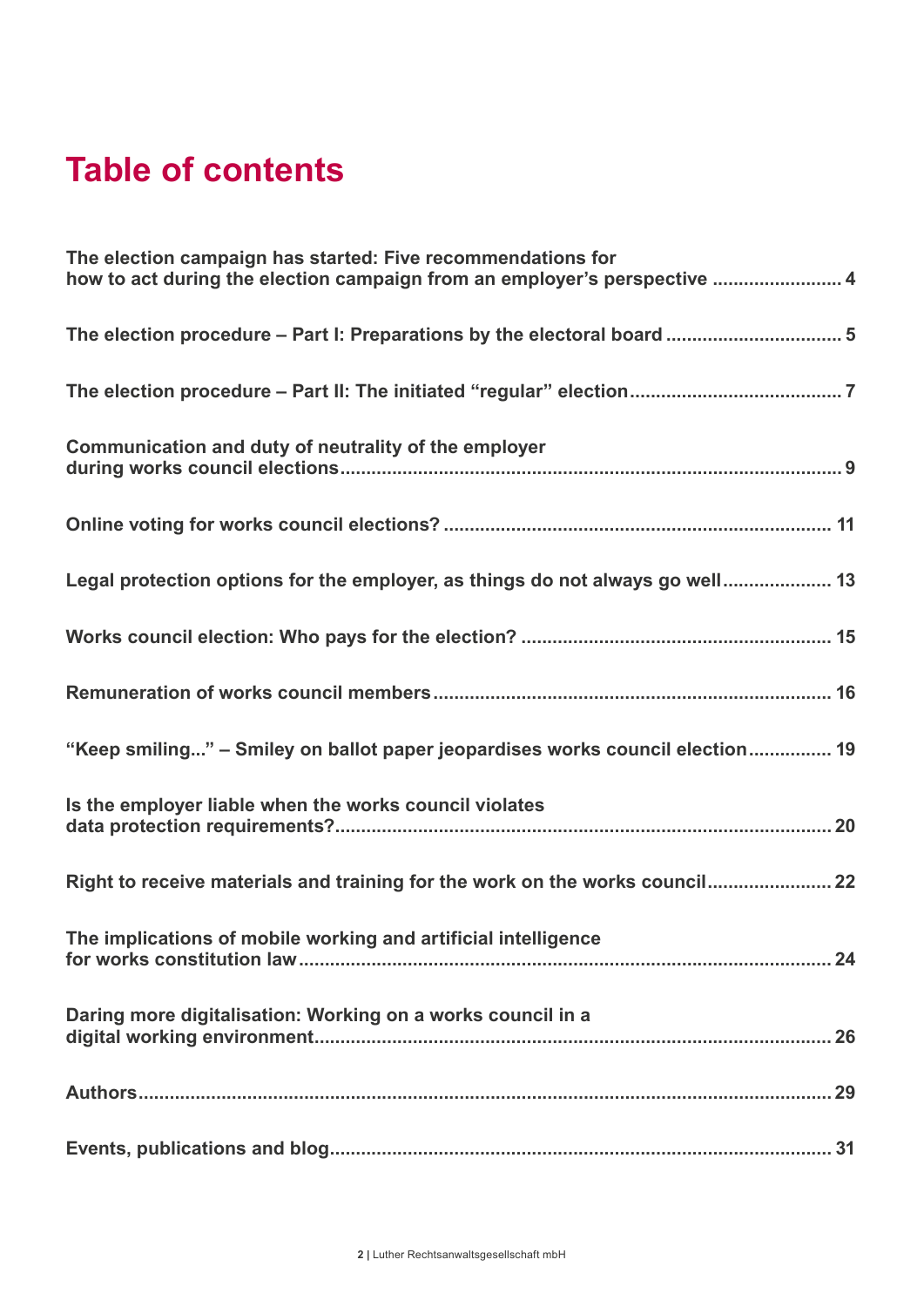Dear Readers,

We wish you a Happy New Year and all the best for 2022!

The year has just begun and already the first tasks are on the agenda in HR and legal departments. This year, works councils will once again be elected in Germany's companies between March 1 and May 31. In some companies, preparations are already in full swing and the election campaign has been underway for weeks. It is now entering the final phase. Reason enough for us to devote ourselves to this topic once again in a special edition of our newsletter.

In recent months, we have regularly published articles on the topic of "Works Council Elections 2022" in our Luther Labor Law Blog. In this issue, we summarise them again for you in a compact form in preparation for the upcoming elections.

One of the topics is the Works Council Modernization Act. With this, the legislator created new rules for the election procedure last year. Dietmar Heise's articles on the election procedure also provide an overview of the basic points of the new legal regulations that need to be taken into account.

However, we do not only deal with the specific election procedure, but also with fundamental topics relating to works council work. For example, Klaus Thönißen and Christian Kuß deal with current issues relating to the employer's liability in the event of violations of data protection by the works council. Dr Eva Rütz and Katharina Gorontzi shed light on the implications of mobile work and artificial intelligence in terms of works council constitutional law. These are just two of the many topics that await you in our special newsletter.

Even if there are no works council elections coming up, it is worth taking a regular look at our Luther Labor Law Blog, in which we provide information on current topics and developments in the area of labor law.

We look forward to your feedback and hope you enjoy reading!

Best regards

Paul Schreiner **Achim Braner**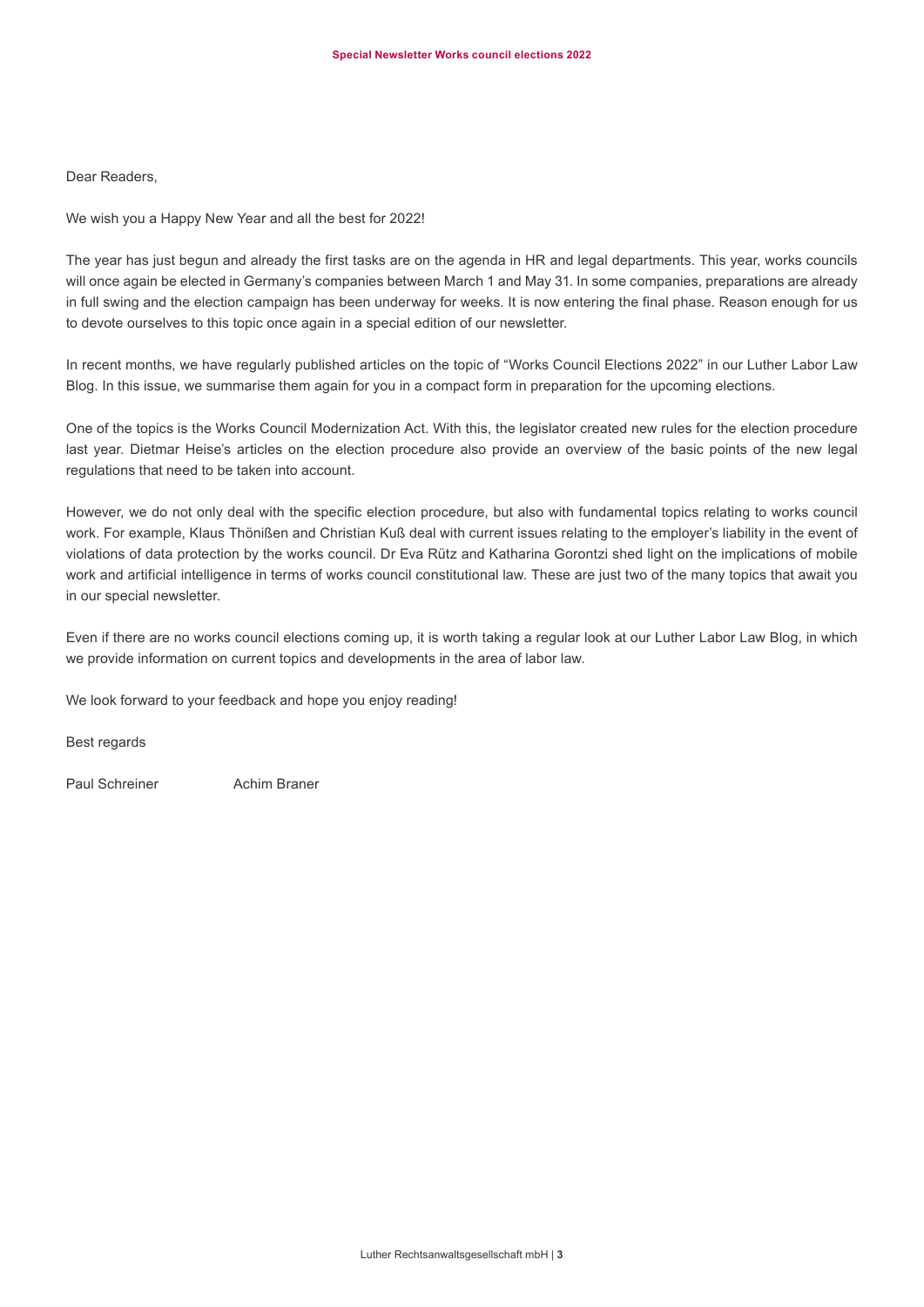# <span id="page-3-0"></span>**The election campaign has started: Five recommendations for how to act during the election campaign from an employer's perspective**

**The 2022 works council elections are just around the corner. Between 1 March and 31 May 2022, employee representatives will once again be elected in German undertakings. Even though this means that there is still some time to go until the submission of the election proposals, the election campaign has already commenced in most businesses. Candidates are starting to campaign for themselves and employers should also use this phase.**

### **Approaching candidates: also a tool for employers**

The employers' interest in works council elections is obvious: undertakings have an interest in working with the works council in a trusting and constructive manner. It can, therefore, make sense to specifically encourage people from among the workforce to become active on the works council, given that there are numerous matters requiring the works council's approval, such as the introduction of technical devices (longrunning issue: software/Sweet HR), where it certainly helps having employees with the necessary technical knowledge and interest on the works council. Consequently, approaching potential candidates could be a start.

Soliciting support for individual candidates is permissible, but should be kept within acceptable limits and should not take on the character of a separate election campaign (this means, for example, no use of company resources for a particular candidate).

#### **Criticism is permitted**

Employers are not obliged to remain neutral during the election campaign. In 2017, the German Federal Labour Court (Bundesarbeitsgericht – "BAG", decision of 25 October 2017 – 7 ABR 10/16) clearly rejected such a neutrality requirement. which had previously been assumed to exist by some courts and in part of legal literature. Employers, too, can invoke the freedom to express their opinion under Article 5 (1) German Basic Law (*Grundgesetz – "GG"*) and take a stand in the election campaign. After all, employees can be expected to classify their employer's statements and make their own, free election decisions. Like everywhere, objective and factually correct criticism is always appropriate. Employers are thus allowed to openly address problems encountered in their work with current bodies.

This includes the right to publicly comment on individual candidates, also in a pointed manner, and even the right to make critical statements in relation to individual candidates.

#### **Observing clear rules**

The right to influence works council elections is not entirely unrestricted. The limits are clearly defined in Section 20 German Works Constitution Act (*Betriebsverfassungsgesetz – "BetrVG"*), according to which it is unlawful to promise or grant any advantages (Section 20 (2)), threaten with or cause any disadvantages (Section 20 (2)) or generally obstruct the election (Section 20 (1)). In this context, Section 20 (2) German Works Constitution Act protects above all the internal decisionmaking process of the employees entitled to vote whereas the prohibition against obstructions under Section 20 (1) German Works Constitution Act is to guarantee the external election process.

#### **No preferential treatment**

A prohibited preferential treatment of individual candidates does not only exist when these candidates are promised or granted salary increases, promotions or other direct benefits. Supporting an election campaign by providing funding or company infrastructure is also prohibited, unless such support is granted to all candidates in the same manner.

#### **No unfavourable or discriminatory treatment**

Conversely, an unfavourable or discriminatory treatment exists, in particular, if individual candidates or lists are not granted the same access to company funds as the remaining candidates. Threatening with or carrying out salary cuts, transfers or dismissals as a means of influencing the works council elections are, of course, also prohibited.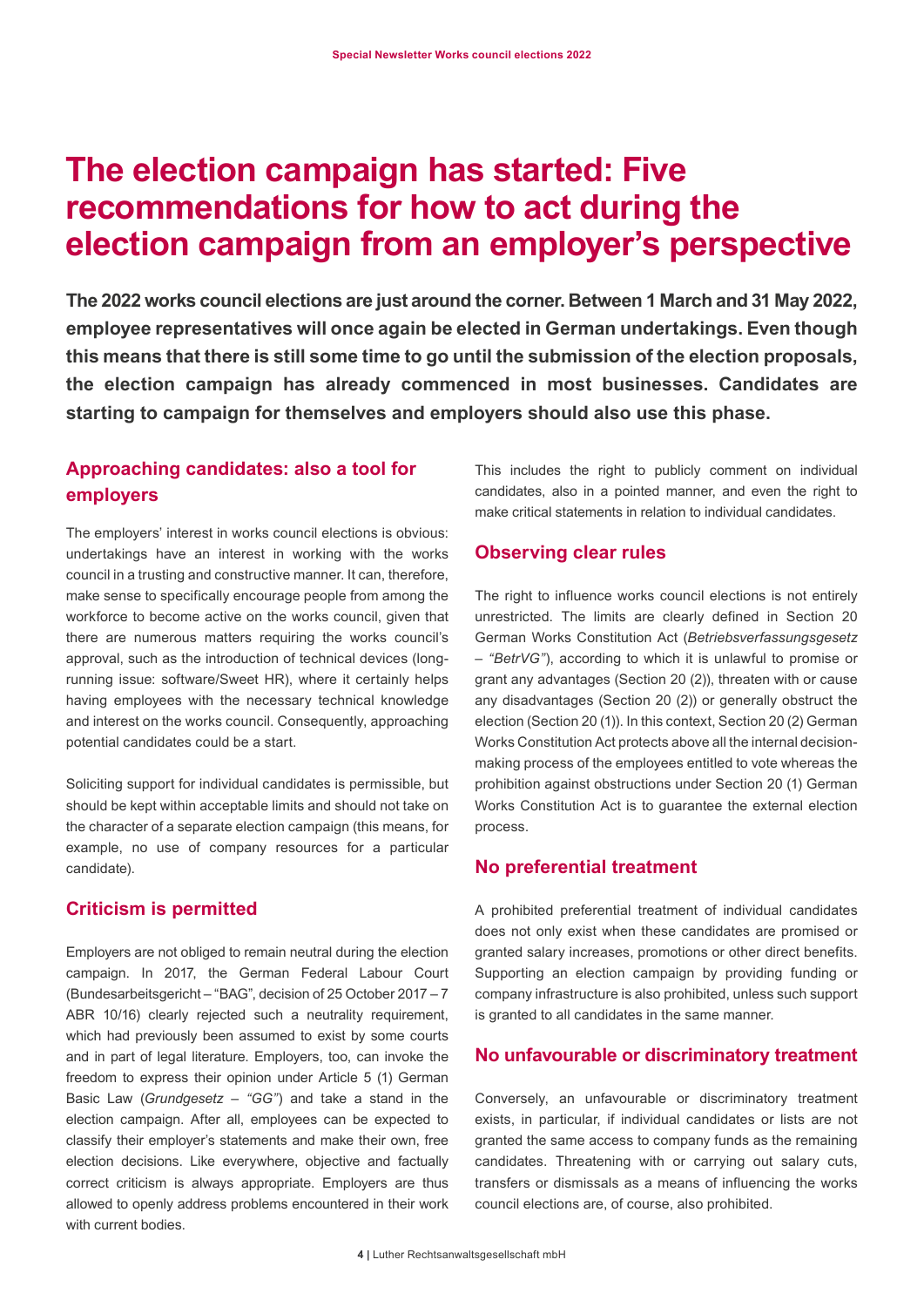# <span id="page-4-0"></span>**Conclusion: No false restraint – works council elections affect the entire undertaking**

The election campaign for the 2022 works council elections has begun. As an employer, you should not hesitate to state your opinion. You should openly address current problems experienced in your work with employee representatives or individual works council members and encourage employees to become active on the works council and to stand for election. The limits of what constitutes undue influencing of the elections are clear and should not, therefore, prevent any undertaking from becoming actively involved in the election campaign.

#### **Author**

#### **Klaus Thönißen, LL.M. (San Francisco)**

**Luther Rechtsanwaltsgesellschaft mbH Essen**

# **The election procedure – Part I: Preparations by the electoral board**

**The 2022 works council elections are just around the corner. The preparations are starting now. The German Works Council Modernisation Act 2021 (***Betriebsrätemodernisierungsgesetz 2021***) and the new election rules (Wahlordnung) have changed the election procedure. Employers should be roughly familiar with the procedure.**

# **The electoral board as master of the procedure**

The electoral board is responsible for the precise organisation of the election. It normally consists of three employees (who are entitled to vote). This means that the members are not election experts. They need help, from the employer, a lawyer – or a trade union.

If a works council already exists, it will appoint the electoral board. If it fails to do so, the labour court (upon application) or the general works council (*Gesamtbetriebsrat*) may appoint the electoral board. In groups of companies, the electoral board may also be appointed by the group works council if a general works council does not exist. An electoral board may only be appointed by the employees themselves in businesses that do not have a works council; in this case, the appointment must take place at an electoral meeting.

The body making the appointment may, exceptionally, appoint more than three members to the electoral board if this is necessary to properly carry out the election. Only odd numbers of members are permitted. Substitute members may also be appointed. The trade unions represented in the business may each appoint one person who belongs to the business to the electoral board, but only as a non-voting member. To the extent necessary, the electoral board itself may designate assistants to provide support during the election.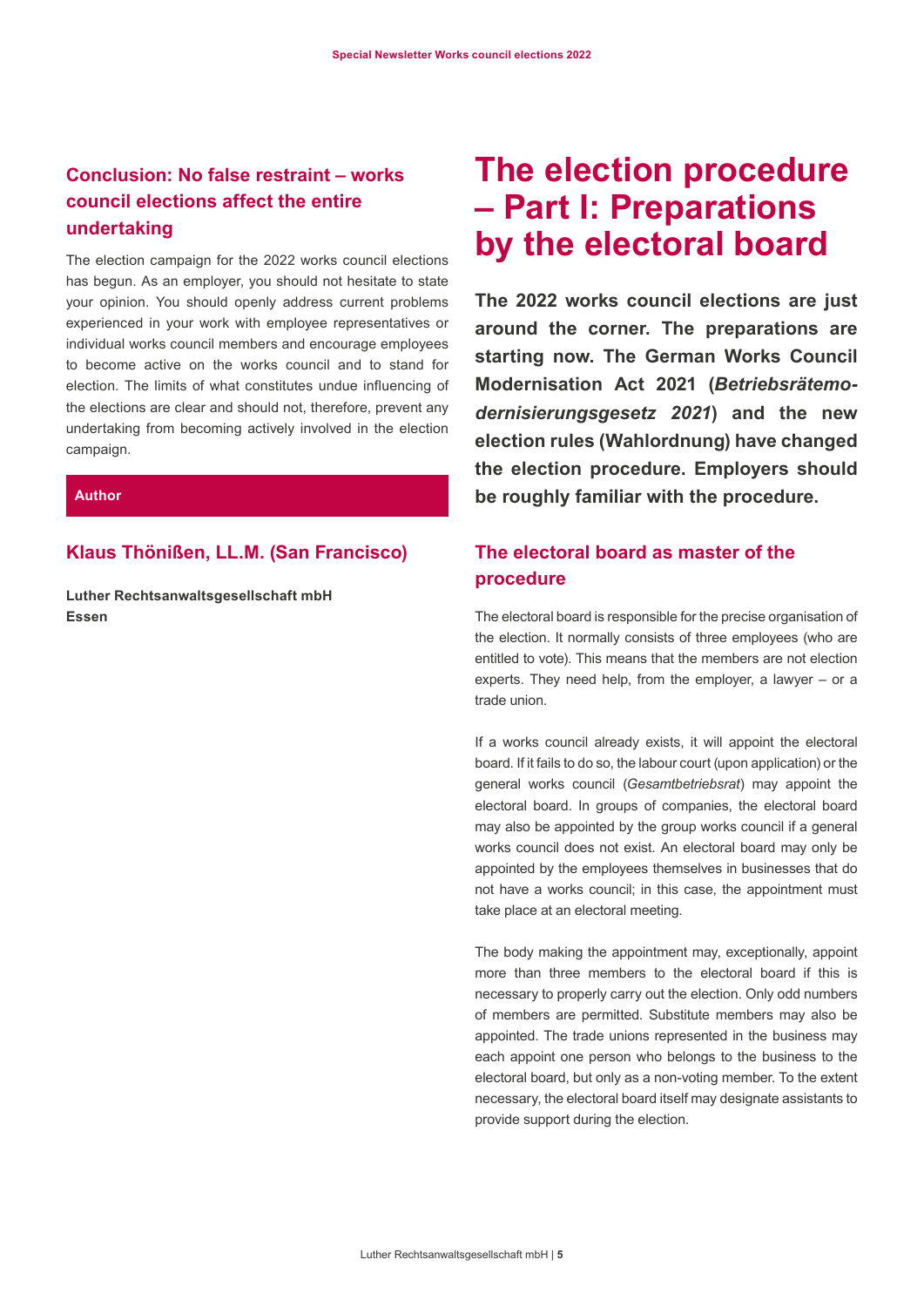The electoral board will carry out its work at meetings and decide by resolution. In acknowledgement of digitalisation, meetings by video or telephone or hybrid meetings are now also permitted. However, certain tasks (examining the election proposals, drawing lots for the purposes of numbering several election proposals) may only be dealt with at meetings held in person.

### **Initial examinations by the electoral board before initiating the election**

The election will be officially initiated by posting an election notice. Before the electoral board can do this, it must carry out some initial examinations:

In what unit should the election take place, i.e. how should the business be delimited? This is often easy to assess. The assessment becomes more difficult when there are several smaller units that are connected organisationally, for example, smaller branches. The assessment of joint businesses (*Gemeinschaftsbetriebe*) of several undertakings can also be difficult.

Who is to be considered an employee of the business? Temporary workers, for example, are also employees. Disputes often arise with regard to freelancers or third parties working for the business on a long-term basis, for example, in IT. Genuine executive employees (*leitende Angestellte*) are not to be taken into account.

Who is entitled to vote, who is eligible? Unlike in the past, all employees aged 16 or older are now entitled to vote. Temporary workers may only vote, however, if they are deployed in the business for longer than three months; this period must, of course, include the election day. Younger employees are only entitled to vote. Only persons who are of age and, in addition, have belonged to the business, or at least to the undertaking or the group of companies, for a minimum of six months can be elected to the works council.

How many employees are entitled to vote in the business? This number is particularly important for the size of the works council to be elected and the election procedure: in businesses with up to 100 employees entitled to vote, a "simplified" election procedure is applied; in business with 101 to 200 employees entitled to vote, the electoral board and the employer can voluntarily agree to apply the "simplified" election procedure instead of the regular one. For employers, however, such an agreement is rarely advisable: the "simplified" election is first and foremost a much faster one, not a simpler one. As such, it is much more prone to mistakes.

How many employees of the different sexes are there? This is particularly important for the composition of the works council, given that there are minimum quotas for the number of works council members from among the sex that is in the minority. To date, "women" and "men" are the only sexes known in case law and in legal literature. People of other sexes will probably seldom play a role in practice. This is because there will usually be too small a number of them in the businesses to allow them to secure even a single seat on the works council.

### **Further preparations: election day, documents**

The electoral board will determine the election day or, in larger businesses, the election days. In doing so, it should take into account the large number of tasks that need to be attended to prior to the election day. The preparations for the election will take at least ten to twelve weeks, according to a rough estimate.

The electoral board will create the electoral roll from a list made available by the employer. This electoral roll is extremely important because only employees included in the electoral roll will be entitled to vote on the election day. The employer should compile all employee data needed for this purpose. The electoral roll must state each employee's surname, given name and date of birth. Temporary workers, minors entitled to vote and any other employees entitled to vote who are not eligible must be marked as such. The electoral roll must be divided by sex into separate lists.

By compiling the electoral roll, the electoral board finally determines whom it considers an employee (who is entitled to vote). Therefore, the employer should verify at an early stage that it agrees with the electoral board's assessment. If the employer does not agree, it should timely ask for a correction.

The preparation of the so-called election notice will involve a lot of work for the electoral board. This document contains the key data of the upcoming works council election, as determined by the electoral board in accordance with the requirements stipulated in the German Works Constitution Act and the Election Rules. For "regular" elections in larger businesses, the election notice must include 13 mandatory items (Section 3 (2) Election Rules German Works Constitution Act (*Wahlordnung BetrVG – "WOBetrVG"*)); the electoral board may add further details on a voluntary basis. In the case of "simplified" elections, the number of the mandatory items of information rises (!) to 15 (Section 31 (2) Election Rules German Works Constitution Act).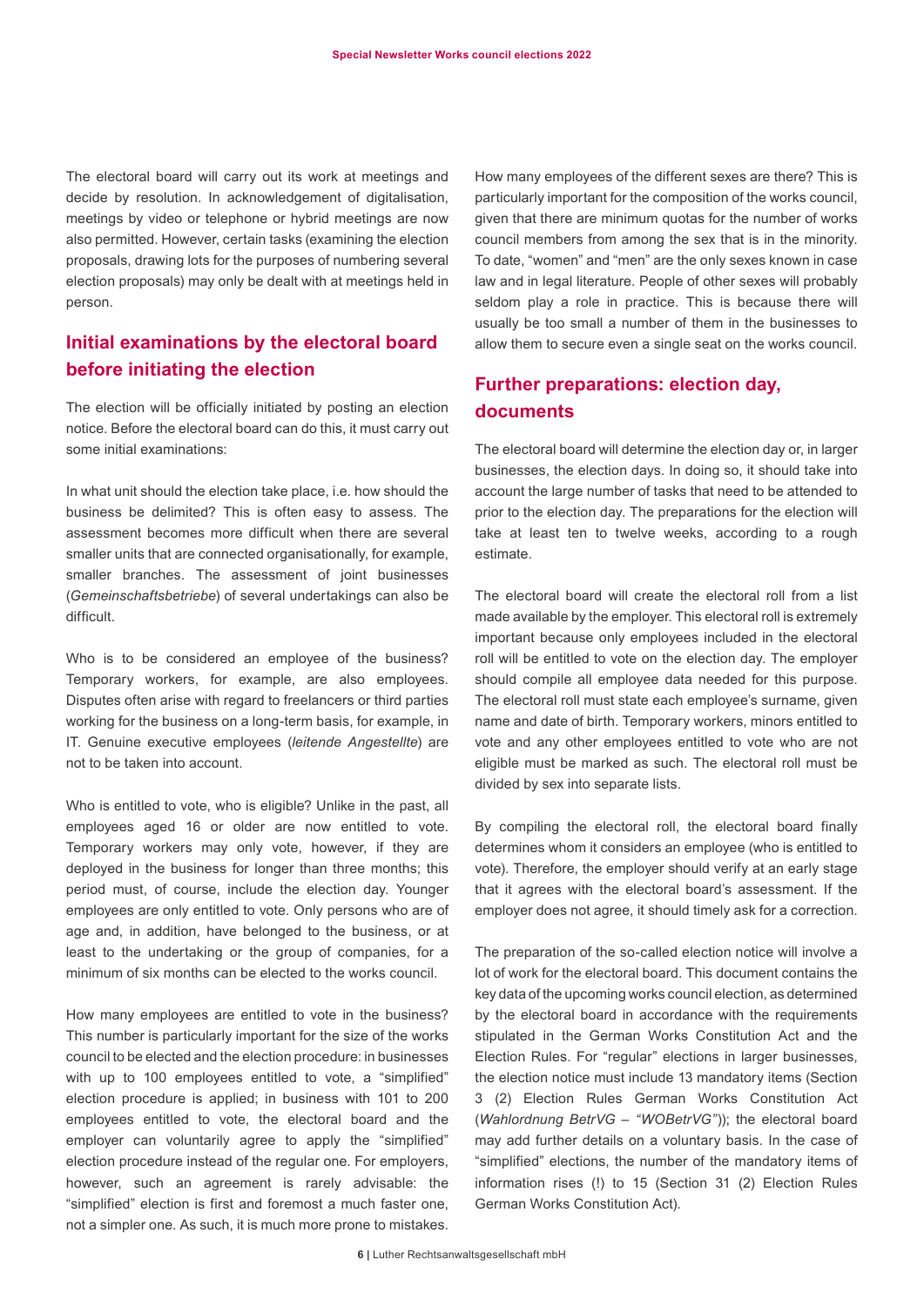<span id="page-6-0"></span>Upon completion of the documents, the electoral board must put up the electoral roll and the election notice in the business. In addition, it may also publish the documents electronically. Furthermore, the electoral board must send the election notice (not the electoral roll) electronically to any employees entitled to vote who will not be in the business on the election day, as far as can be foreseen. The hurdles for an announcement made only electronically are high, and it is unlikely that many businesses will be able to clear them.

The publication of the election notice will mark the official start of the works council election. More on this in the following article.

#### **Author**

#### **Dietmar Heise**

**Luther Rechtsanwaltsgesellschaft mbH Stuttgart**

# **The election procedure – Part II: The initiated "regular" election**

**In the previous article, we have described the steps involved in a works council election up until the election notice is issued (= displayed). In this article we explain what else employers should bear in mind. The issuance of the election notice marks the official initiation of the works council election, according to the provisions of the election rules. Many steps follow. Just like the description in the previous article, the following comments apply to larger businesses that generally employ more than 100 employees entitled to vote.**

#### **Election proposals**

The issuance of the election notice is followed by a two-week period during which employees and any trade unions represented in the business may file proposals of candidates for election to the works council. Such lists of proposals should, but are not required to, contain twice the number of candidates as there are members to be elected to the works council. It is important to note that each list of proposals must be supported by the signatures of at least 1/20 of the employees entitled to vote in the business. Fifty signatures are enough in any case – that is, in businesses with at least 1,000 employees entitled to vote.

The electoral board must review all lists of proposals filed. If they do not give rise to objections, the electoral board must make them known in the business. In doing so, it must remain neutral, which means that it may not prefer any list.

#### **Review and correction of the electoral roll**

Together with the election notice, the electoral board had to publish the electoral roll. This electoral roll is extremely important for the election, as only employees whose names are included in the roll can stand as candidates for election to the works council in a list of proposals. The same applies to the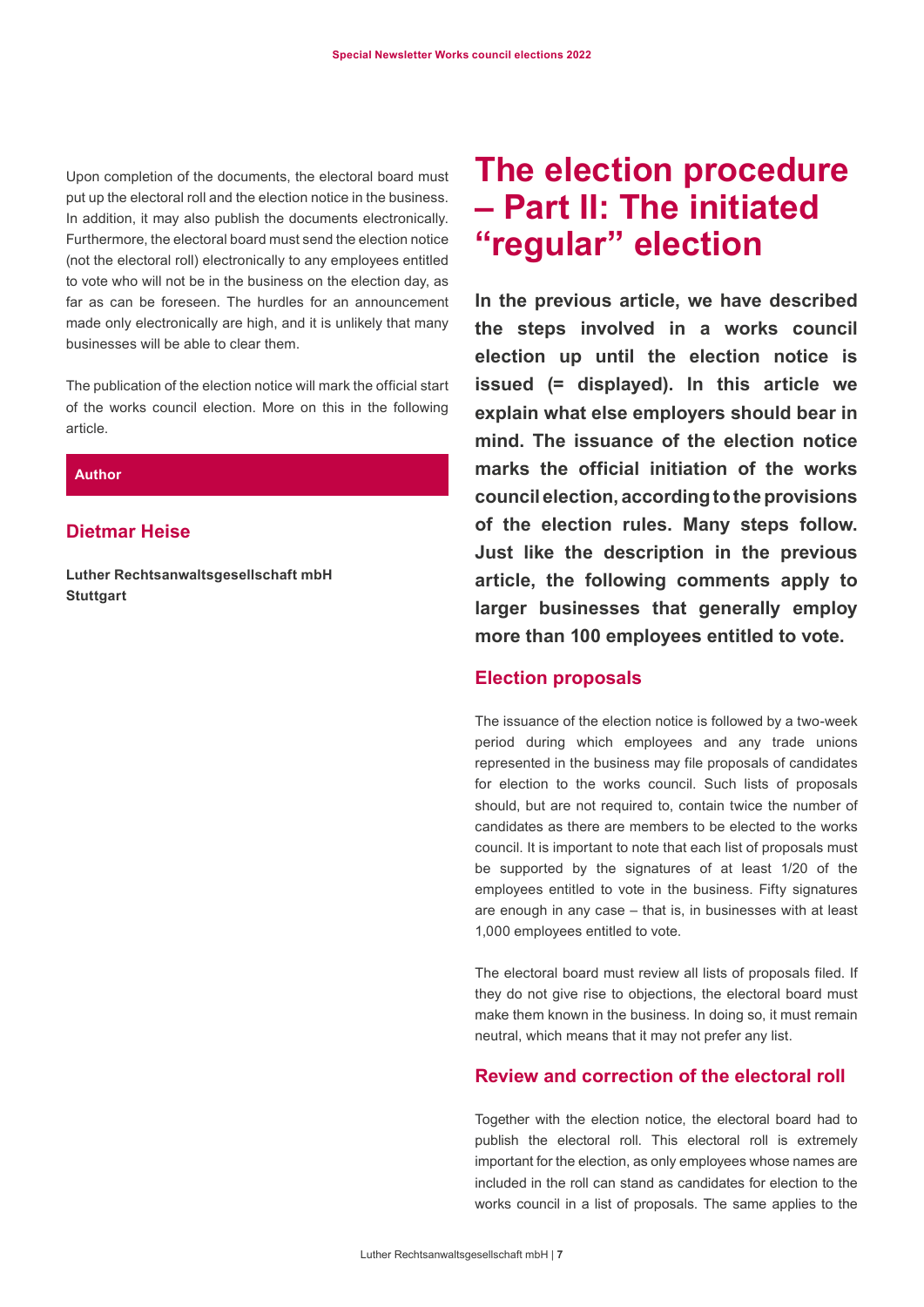right to vote: only employees whose names are included in the electoral roll on the election day can and may cast their votes on that day.

This is why all employees and also the employer should verify that the electoral roll is correct. For employees, the time allowed to do so is again limited: employees can only file objections to the accuracy of the electoral roll with the electoral board within two weeks of the issuance of the election notice. Thereafter, until voting is concluded, the electoral board may only make corrections to the election notice in the case of objections filed in due time, upon employees joining or leaving the company, or if there are obvious mistakes. The employer or trade unions cannot raise an objection.

The right to contest the election due to mistakes in the electoral roll has also been restricted: employees can now only contest the election on the grounds of mistakes in the electoral roll if an employee (any employee) previously filed an objection in due time or if the contesting employees were prevented from doing so. The employer cannot contest the election if the inaccuracy is due to information that was provided by the employer.

The important thing for the employer to do is, therefore, to check the electoral roll and also the preparatory work carried out by the employer within the two-week period. If the employer discovers mistakes in its own lists that have been provided to the electoral board and wishes to keep the option open to contest the election, the employer should ask the electoral board for corrections timely enough for the electoral board to be able to correct the mistake within the two-week period.

#### **Ballot papers and method of voting**

In preparation for the actual election, the electoral board must prepare ballot papers. If more than one valid list of proposals has been received during the two-week period, the names of the lists are to be set out on the ballot paper in the order of their previously assigned ordinal number. Voters shall have only one vote, which they may give to a list of their choice (socalled proportional representation).

If only one valid list of proposals has been filed within the set period, so-called relative majority voting takes place: all candidates included in this list are put forward for election individually and by name on the ballot paper. Each voter may cast as many votes at his or her discretion as there are works council members to be elected. In some businesses, there is a deliberate practice of putting all candidates on one list with

a view to achieving relative majority voting. This is allegedly supposed to give the election a more democratic touch. Please be cautioned against this practice: if only one candidate who is put off by this practice finds enough supporters and files his or her own election proposal at the last possible moment, the entire well-intentioned plan fails. Such cases are not uncommon.

If, on the other hand, not a single valid list of proposals has been filed within the set period, the electoral board must fix an additional period of exactly one week, which it may neither shorten nor extend. If again no list is filed, the electoral board must discontinue the election.

#### **Election and postal vote**

The act of voting itself is similar to public elections: at the polling station, the voters must be checked off of an (updated) electoral roll. It must be ensured that they can cast their votes secretly. The folded ballot papers must be placed into a ballot box that cannot be tampered with and must be kept in that box until voting is concluded. By the way, the requirement of envelopes for the ballot papers has just been abolished. Voters must now fold their ballot papers in such a way that their vote cannot be seen. May the employees be more adept than Armin Laschet, one of the candidates for the post of Chancellor in the 2021 German federal election, who folded his ballot paper incorrectly, thus revealing the marks he had made.

In the context of works council elections, the postal vote is simply referred to as "written vote". Unlike in the recent federal election, for example, a postal vote in works council elections is only permitted in exceptional cases. Only employees entitled to vote who are absent from the business at the time of the election and, therefore, cannot cast their vote personally may demand to vote by postal vote. If the electoral board is aware of the absence of an employee entitled to vote, it must send that employee the necessary documents, even without an express request from the latter.

### **Counting of votes, announcement of the election result**

After voting is concluded, the votes are counted. In the event of relative majority voting, that is, if only one list of proposals has been filed, the candidates elected can easily be determined, at least within the first step: the only criterion to be considered is the number of votes received.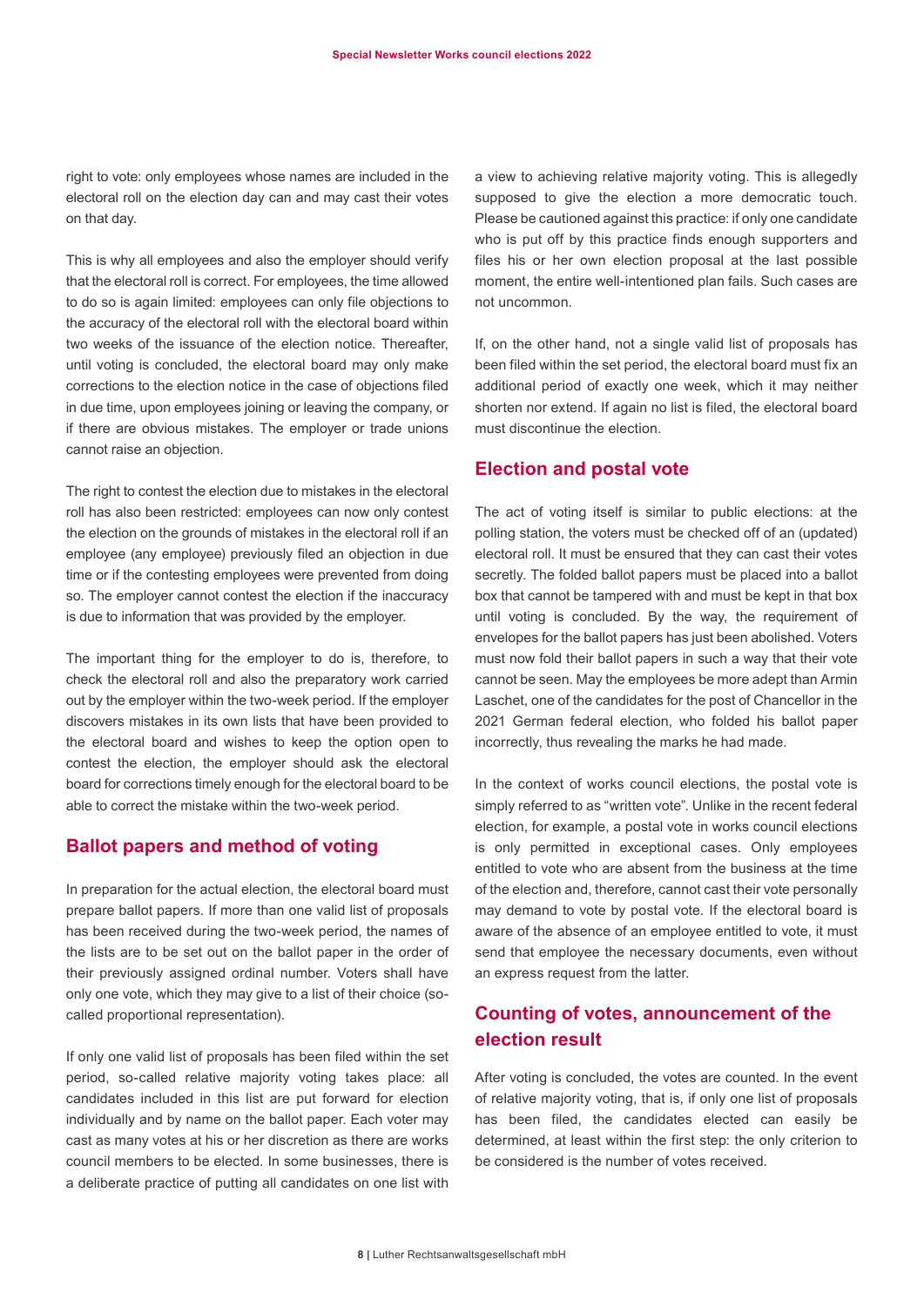<span id="page-8-0"></span>In the event of proportional representation, the more complicated D'Hondt method must be applied. Under the D'Hondt method, each list's votes are repeatedly divided by whole numbers, starting with 1 (that is, first by 1, then by 2, then 3, etc.). The seats are then allocated to the quotients thus obtained, starting with the highest one (for a more detailed description, see Wikipedia, for example).

Things may become more complicated in both cases if the sex that is in the minority does not receive the share of seats on the works council that corresponds to its percentage of the workforce. In this case, the works council members from among the majority sex who have been determined using the aforesaid method are "deleted", starting with the member with the smallest number of votes or the smallest highest quotient, and are replaced by the next candidate of the minority sex. In extreme cases, this may result in a candidate from one list being replaced by a representative of the minority sex from another list, which may even lead to a change in the majority situation on the works council.

After the elected candidates have been determined and have accepted their election, the election result must be announced in the business and be made known to the employer and any trade unions represented in the business. The last act to be performed by the electoral board is to convene and chair the constituent meeting of the newly elected works council until a works council member has been designated who will conduct the election of the chairperson.

### **Simplified election in businesses with up to 100 employees entitled to vote**

The rules described in this article apply only to larger businesses. Smaller businesses must carry out a so-called simplified election.

#### **Author**

### **Dietmar Heise**

**Luther Rechtsanwaltsgesellschaft mbH Stuttgart**

# **Communication and duty of neutrality of the employer during works council elections**

**The works council election is the responsibility of the workforce and not of the employer: this principle is not only a general rule but also a legal requirement under works constitution law. Unlawful interference by the employer can have farreaching consequences, which is why employers would be well-advised to comply with certain rules of conduct.**

The employees are responsible for organising and holding works council elections. The German Works Constitution Act (*Betriebsverfassungsgesetz – "BetrVG"*) and the Election Rules (*Wahlordnung – "WO"*) contain very few provisions regarding the employer's involvement in works council elections. Pursuant to Section 2 (2) Election Rules, for example, the employer is obliged to provide certain information to the electoral board for the creation of the electoral roll, and Section 20 (3) sentence 1 German Works Constitution Act requires the employer to bear the costs. In short, the employer is only involved where its cooperation is indispensable.

#### **No obstruction or interference**

However, the German Works Constitution Act contains various obligations and prohibitions addressed to the employer. For example, it prohibits obstructing the election of the works council (Section 20 (1) German Works Constitution Act); in particular, no employee may be restricted in exercising his or her right to vote or to stand for election. This prohibition protects the external acts involved in the election process, i.e. the act of standing for election, the preparation of election proposals, the collection of support signatures, the canvassing and the casting of votes. In addition to this, it prohibits influencing the election of the works council (Section 20 (2) German Works Constitution Act). This means that the works council election must not be influenced by manipulating the voter's decision-making process which precedes the external acts involved in the election process.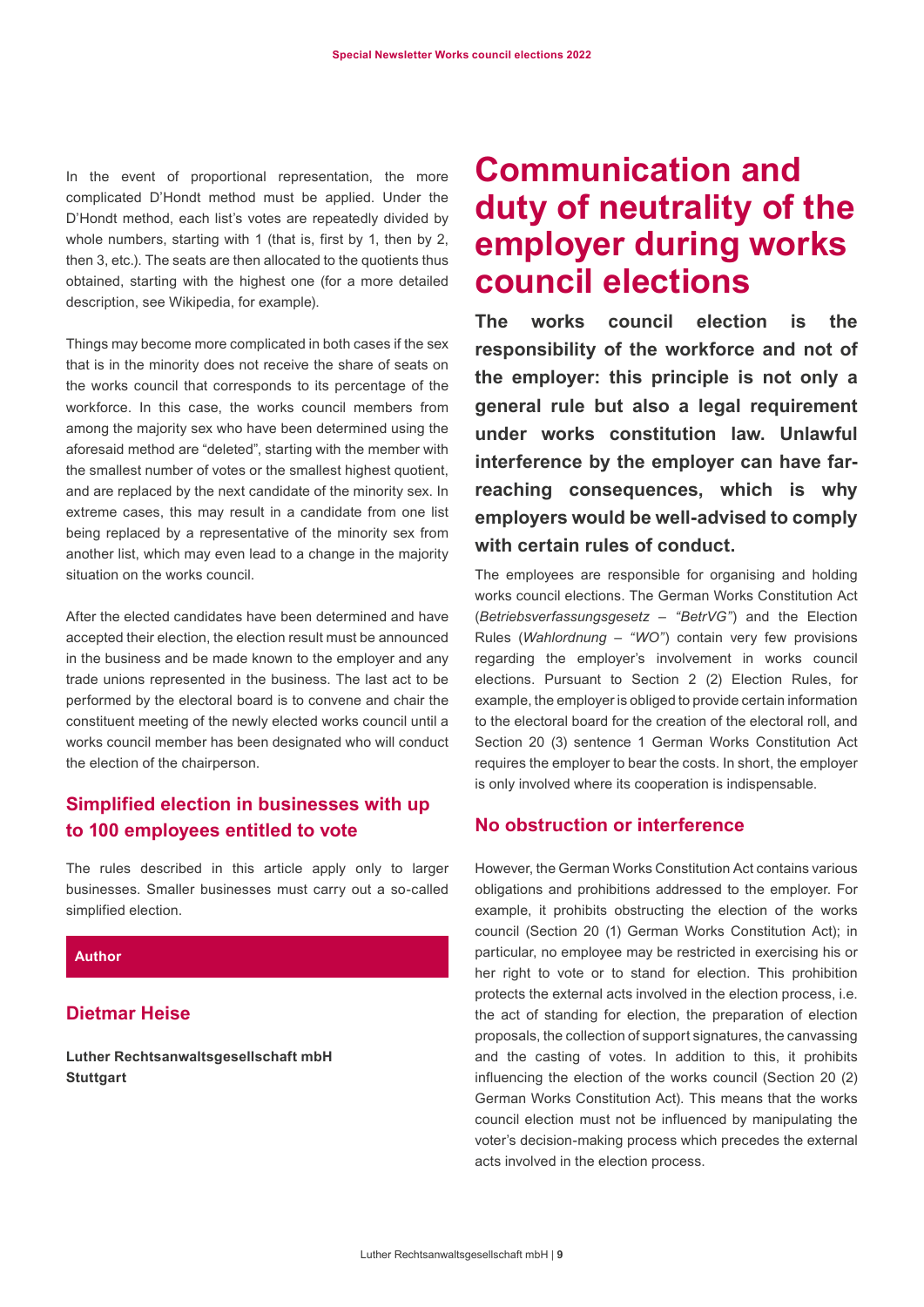Even though both provisions are worded in such a way as to address any person or body whatsoever – superiors, election candidates, trade union representatives – the prohibitions actually concern above all the employer's conduct and communication.

#### **Duty of neutrality**

In addition to these express prohibitions, it is assumed both in case law and in legal literature that the employer has a general duty of neutrality, regardless of the basis of such duty. This duty of neutrality is intended to ensure equal opportunities for all candidates participating in the election. However, the employer is not subject to a strict neutrality requirement in connection with the works council elections. Not every act or statement that might be susceptible of influencing the election is prohibited: the influence must be exerted by causing or threatening with disadvantages, or by granting or promising advantages (German Federal Labour Court (*Bundesarbeitsgericht – "BAG"*), decision of 25 October 2017 – 7 ABR 10/16, NZA 2018, pp. 458 et seq.). The employer acts as a kind of "referee" during the works council election: it must supervise the election and is prohibited from granting a certain group of candidates advantages, or denying another group of candidates the same advantages, and must also refrain from any other discrimination. The duty of neutrality serves electoral integrity and is intended to prevent the employer from influencing the election of the very bodies that are (later) supposed to monitor the employer.

The duty of neutrality is not an absolute duty, however, as the basic right to freely express one's opinion also applies, of course, to employers. The limits of how far the employer may go are fluid. It is clear that statements which contain (implied) threats of concrete disadvantages or promises of concrete advantages are unlawful. Acts that are generally punishable, such as insults or similar offences, are, of course, also prohibited. According to the rulings of the German Federal Constitutional Court (Bundesverfassungsgericht), the freedom to express one's opinion does not cover deliberate untrue factual claims or abusive criticism, so employers should refrain from expressing such claims or criticism, just like anyone else.

The duty of neutrality does not only mean that certain acts are prohibited: it can also be breached by the employer failing to act. This distinction is especially important for potential sanctions or legal consequences. The reason for this is that while violations of Section 20 (1) and (2) German Works Constitution Act are criminally sanctioned under Section 119

(1) no. 1 German Works Constitution Act, a breach of the duty of neutrality will, at the most, result in the works council election being contestable, provided that the breach falls within the scope of Section 20 German Works Constitution Act or of any other essential electoral rules within the meaning of Section 19 (1) German Works Constitution Act.

#### **Case groups**

The election is considered to be unlawfully obstructed if initiating or holding the election is made more difficult or even impossible. The election does not have to be prevented; it is sufficient that the election is significantly interfered with or made significantly more difficult. The employer is considered to behave unlawfully, for example, if it instructs any of its employees not to vote or not to stand for election, if it takes down election posters or if it issues cautions because of an election advertisement. Further examples of unlawful behaviour would be the employer's refusal to provide the documents needed to create the electoral roll, its refusal to release members of the electoral board from their obligation to work or the deliberate assignment of tasks to employees with a view to preventing them from voting.

By contrast, if the employer refuses to release an election candidate from his or her obligation to work so he or she can collect signatures for his or her election proposal, or if the employer reminds an executive employee of his or her status as an executive employee without expecting a particular behaviour, this does not constitute an obstruction of the election.

If the employer offers a group of candidates its PR department's assistance to create an election magazine or if, by order of the employer, an executive employee collects support signatures for a candidate in the business, this constitutes unlawful interference, according to case law. The employer is further considered to interferering with the works council election if it promises a promotion, or threatens to deny a promotion, in the event of a particular behaviour regarding the election, if it announces the cancellation of voluntary benefits or if the employer threatens to assign the employee a less favourable job, for example. Pointing out the importance of the election, on the other hand, is permitted, as this only constitutes an invitation by the employer to participate in the election and not support for a candidate.

Other unlawful acts include threatening an employee with individual disadvantages in the event that he or she stands for election, as well as announcing disadvantages of a general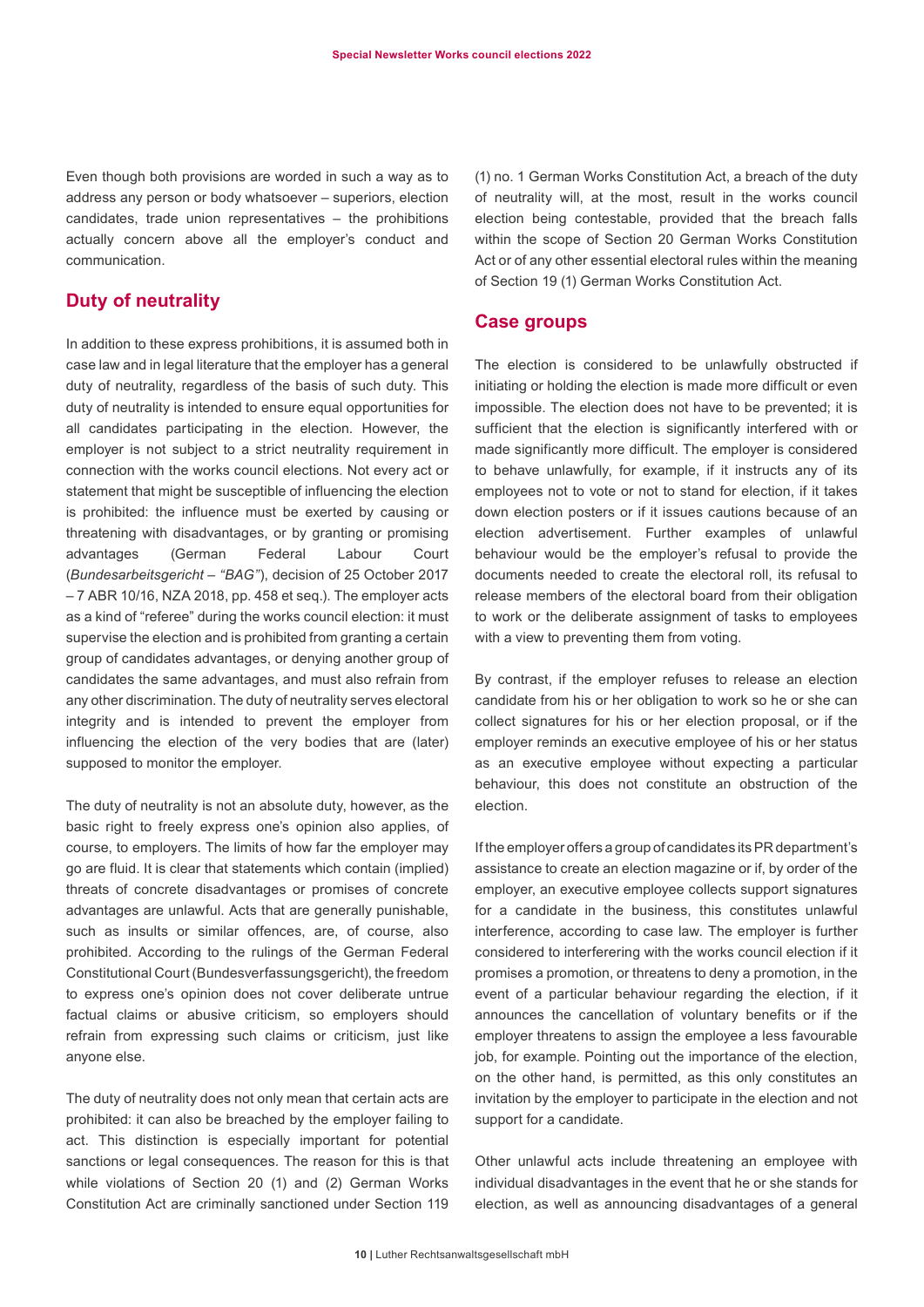<span id="page-10-0"></span>nature, for example, that dismissals or the closure of the business can be expected if a certain list wins. The threat must be more than just a warning, however; this means that it must concern something bad in the future which the employer can actually (or allegedly) make happen.

#### **Practical consequences**

Employers are strongly advised to be particularly careful when granting special benefits. Furthermore, they should make sure that all obligations under the Election Rules are comprehensively fulfilled in due time. The managing directors and executive employees should completely refrain from commenting on any candidate or performance and/or examine very carefully whether the relevant comment is a lawful expression of their opinion.

#### **Author**

#### **Katharina Müller, LL.M. oec.**

**Luther Rechtsanwaltsgesellschaft mbH Cologne**

# **Online voting for works council elections?**

**The ubiquitous topic of digitalisation does not stop at works council elections. Companies have great interest in offering to hold their works council elections as an online election in order to increase voter turnout at the election, save costs and avoid mistakes. This involves certain legal risks, however.**

#### **Analogue elections to date**

The exact way in which the works council election has to take place is set out in the German Works Constitution Act (*Betriebsverfassungsgesetz – "BetrVG"*) and the Election Rules (Wahlordnung – "WO").

Roughly speaking, they provide that the votes are to be cast in accordance with rules for analogue voting similar to those applicable in parliamentary elections: voters generally cast their votes on site (at the polling station of the relevant business). To this end, they put a cross next to their preferred list of candidates on the ballot paper, using a pen, and then put the ballot paper into a ballot envelope and place it into the ballot box (Sections 11 et seq. Election Rules).

In addition, it is also possible to vote in writing (Sections 24 et seq. Election Rules). However, unlike in the case of a postal vote in the election for the Bundestag, a written vote in works council elections is only permitted in exceptional cases. To vote in writing, the person entitled to vote must be absent from the business on the election day and, therefore, be unable to cast his or her vote personally on site at the ballot box. The term "written vote" is to be understood literally, which means that in this case, too, the voter must vote analogously by making his or her mark on the ballot paper using a pen, putting the ballot paper into the ballot envelope and then sending it back/returning it to the electoral board.

#### **Proposals from practice**

According to the above, statutory rules for online elections do not exist to date. What is more, the existing rules on the casting of votes cannot be interpreted in a way that would allow digital voting.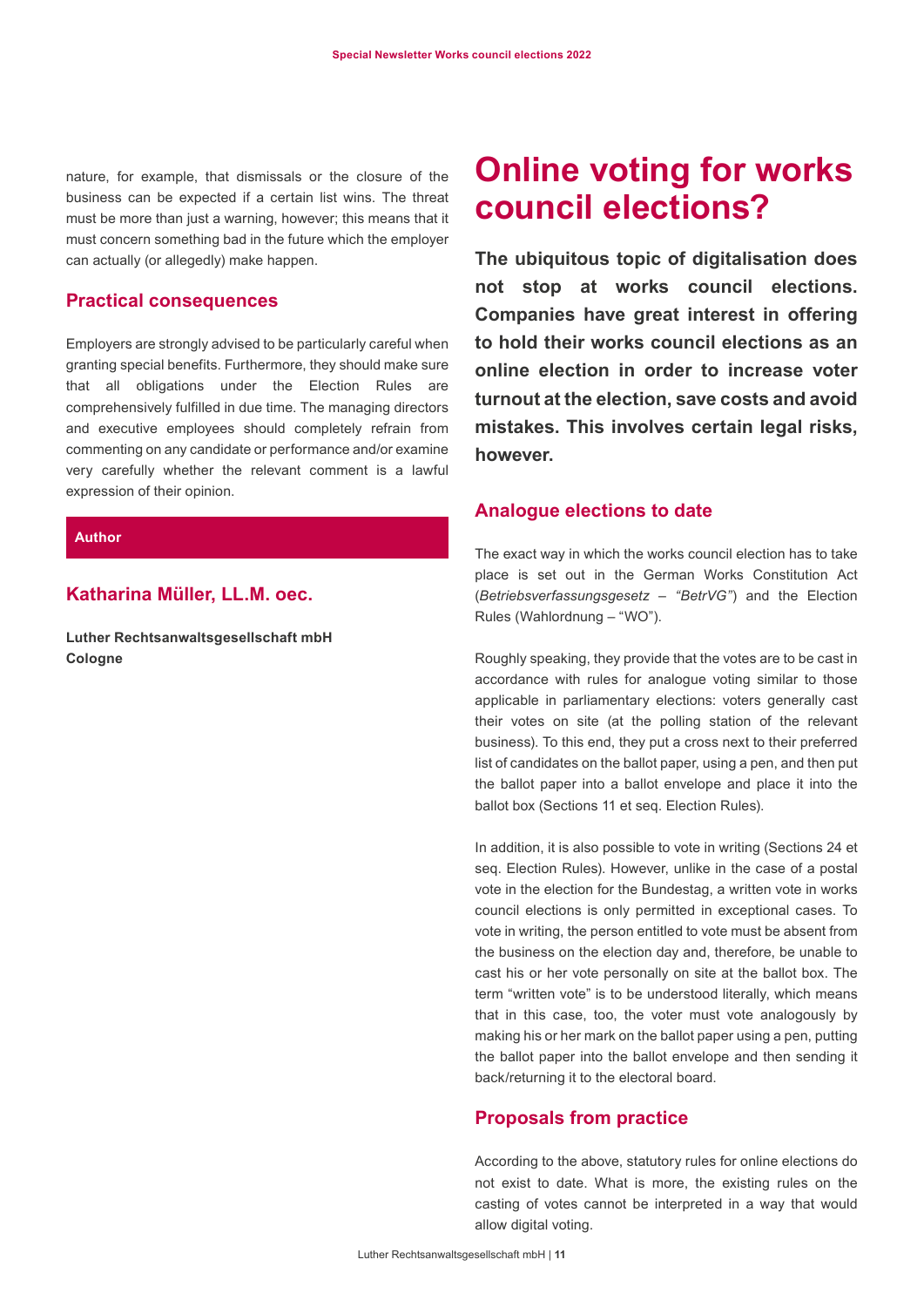This outdated legal framework is being increasingly criticised in practice. More and more employees work digitally, from home or on the road, and with flexible hours. A ballot-box or postal vote seems very antiquated and deters young people, in particular, from voting.

A works council that enjoys high democratic legitimacy and represents the entire workforce is, however, essential to an effective works constitution. It is in everybody's interest to enable high voter turnout at elections. In the long term, this will only succeed with an – optional – offer of an online election. This would, at the same time, reduce costs and human errorproneness.

For this reason, various undertakings (e.g. T-Systems or Beiersdorf) have already made a conscious decision in past elections to offer online voting as an additional option. Their experience of proceeding in this manner has been positive without exception and they have especially been able to increase voter turnout at the elections.

#### **It's the legislator's move now**

The legislative reforms of recent years have not taken into account these considerations. The election procedure was modernised neither in connection with the general considerations regarding Work 4.0 (Arbeit 4.0) (see, for example, the "Arbeiten 4.0" white paper published by the German Federal Ministry of Labour and Social Affairs (*Bundesministerium für Arbeit und Soziales – "BMAS"*) in 2017) nor through the German Works Council Modernisation Act (*Betriebsrätemodernisierungsgesetz*), which recently came into force.

This is probably due above all to concerns about perceived security risks. Furthermore, in its 2007 ruling on voting computers (2 BvC 3/07), the German Federal Constitutional Court (*Bundesverfassungsgericht – "BVerfG"*) defined strict requirements that need to be met in order for the use of voting machines to be considered compatible with the principle of public elections. There are, however, providers whose software has been certified by the German Federal Office for Information Security (Bundesamt für Sicherheit in der *Informationstechnik – "BSI"*) and thus classified as secure.

The German legislator ventured at least a small step forward in 2020, albeit only in a peripheral area of social security law: as part of a model project, the election of the representatives of the insured may, for certain types of health insurance companies, additionally take place by online voting in 2023

(Section 194a German Social Code Book V (*Sozialgesetzbuch, Fünftes Buch – "SGB V"*)). Depending on the experience gained in those elections, the topic of digitally updating the works council elections might then also be put on the political agenda again.

#### **Legal consequences of an online election**

The holding of an online election constitutes a violation of the election procedure and results in the works council election being contestable (Section 19 German Works Constitution Act). The election may only be contested, however, if the violation is susceptible of altering or influencing the election result; furthermore, the election must be contested within the two-week period allowed for this purpose.

Whether the online election additionally results in the nullity of the works council election is doubtful. Unlike the lower court, the Regional Labour Court (*Landesarbeitsgericht – "LAG"*) of Hamburg held in a decision from the year 2018 (8 TaBV 5/17) that this was not the case.

#### **Author**

#### **Dr Paul Gooren, LL.M. (Chicago)**

**Luther Rechtsanwaltsgesellschaft mbH Berlin**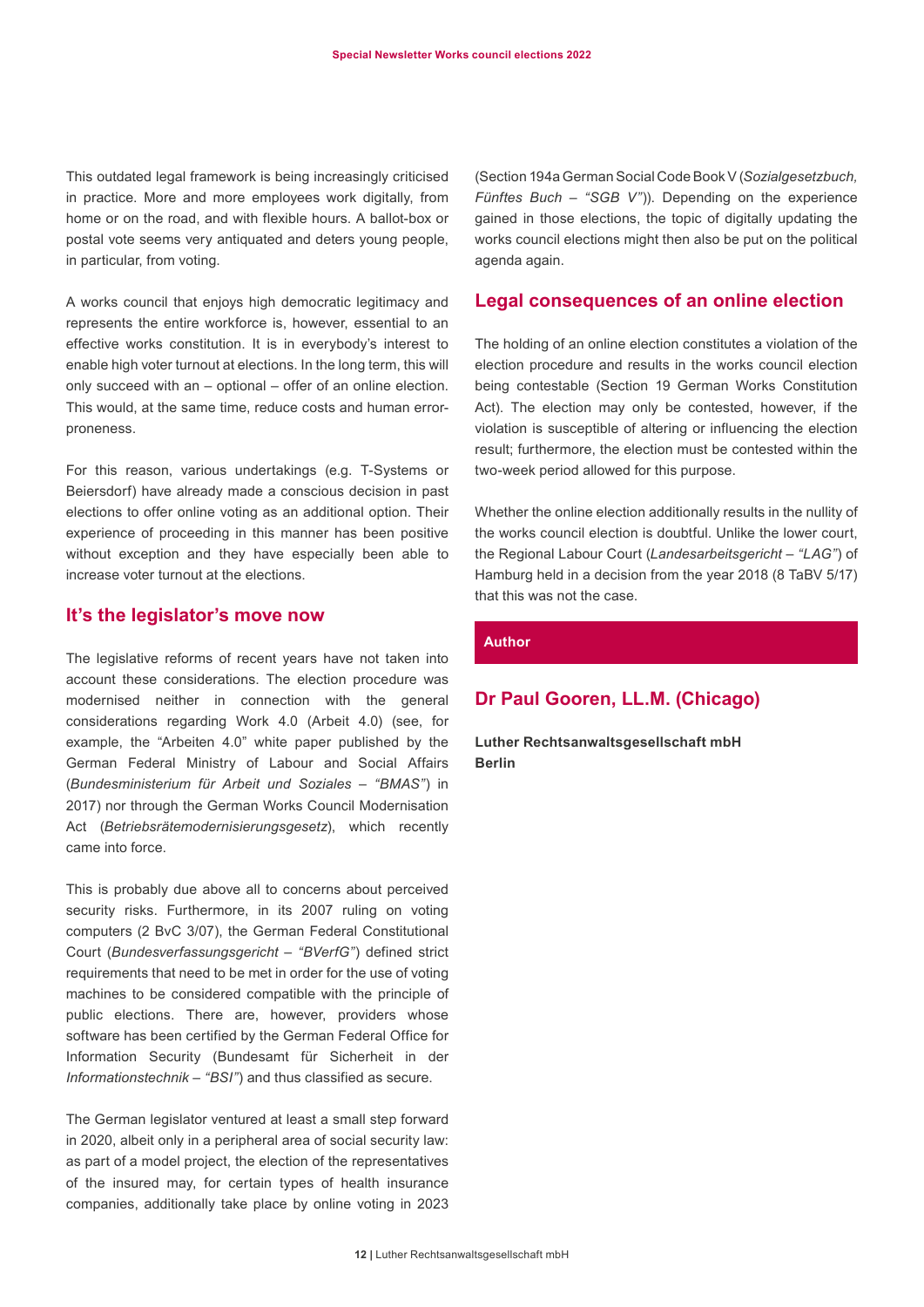# <span id="page-12-0"></span>**Legal protection options for the employer, as things do not always go well**

**The German Works Constitution Act (***Betriebsverfassungsgesetz – "BetrVG"***) and the Election Rules (***Wahlordnung – "WO"***) contain detailed provisions as to the requirements for an election and the election procedure. However, the large number of details also makes elections more susceptible to mistakes.**



#### **Correction order to correct mistakes**

If mistakes become apparent in the ongoing election procedure, the employer may seek a preliminary injunction to have the mistakes corrected. As correcting mistakes is a less drastic measure than discontinuing the election, the claim for correction takes precedence.

What is required is a significant violation of the rules that is capable of distorting the election result. However, a right to demand corrections only exists if the corrections do not mean that mandatory time periods or deadlines of the election procedure will not be complied with. By contrast, if the correction can no longer be made in the current ballot (in particular because time periods would otherwise be shortened in an inadmissible manner and this would once more result in mandatory election rules not being observed), a correction order is inadmissible. Otherwise, the correction enforced in court would give rise to new reasons to contest the election.

# **High hurdles for an order to discontinue the election**

According to case law, a works council election may only be discontinued in the event of serious violations. Even though the law only makes mention of contesting an election but not of discontinuing it, the employer should not be required to knowingly tolerate serious violations and be dependent on subsequent legal protection, particularly since the employer must bear the cost of the election that needs to be repeated.

The German Federal Labour Court (*Bundesarbeitsgericht – "BAG"*) takes the view that an application for a preliminary injunction seeking to discontinue the election is only justified if the works council election would presumably be null and void. This means that an order to discontinue an election may only be issued if "the general principles that apply to any proper election are violated to such an extent that even the appearance of an election that conforms to the law no longer exists." This is the case, for example, where a works council is intended to be elected for a business that already has a works council. In addition, this is the case where the body acting as electoral board has never been appointed. This strict criterion is not uncontroversial.

In terms of objective and legal consequence, a distinction must be made between discontinuing an election for good and discontinuing an election for the purpose of initiating a new election. If, for example, the unit for which a works council is intended to be elected is not eligible for a works council or a works council already exists, the only option will be to discontinue the election for good. By contrast, if the election can actually be initiated and held without any mistakes, discontinuing the election and initiating a new election will be the less drastic measure.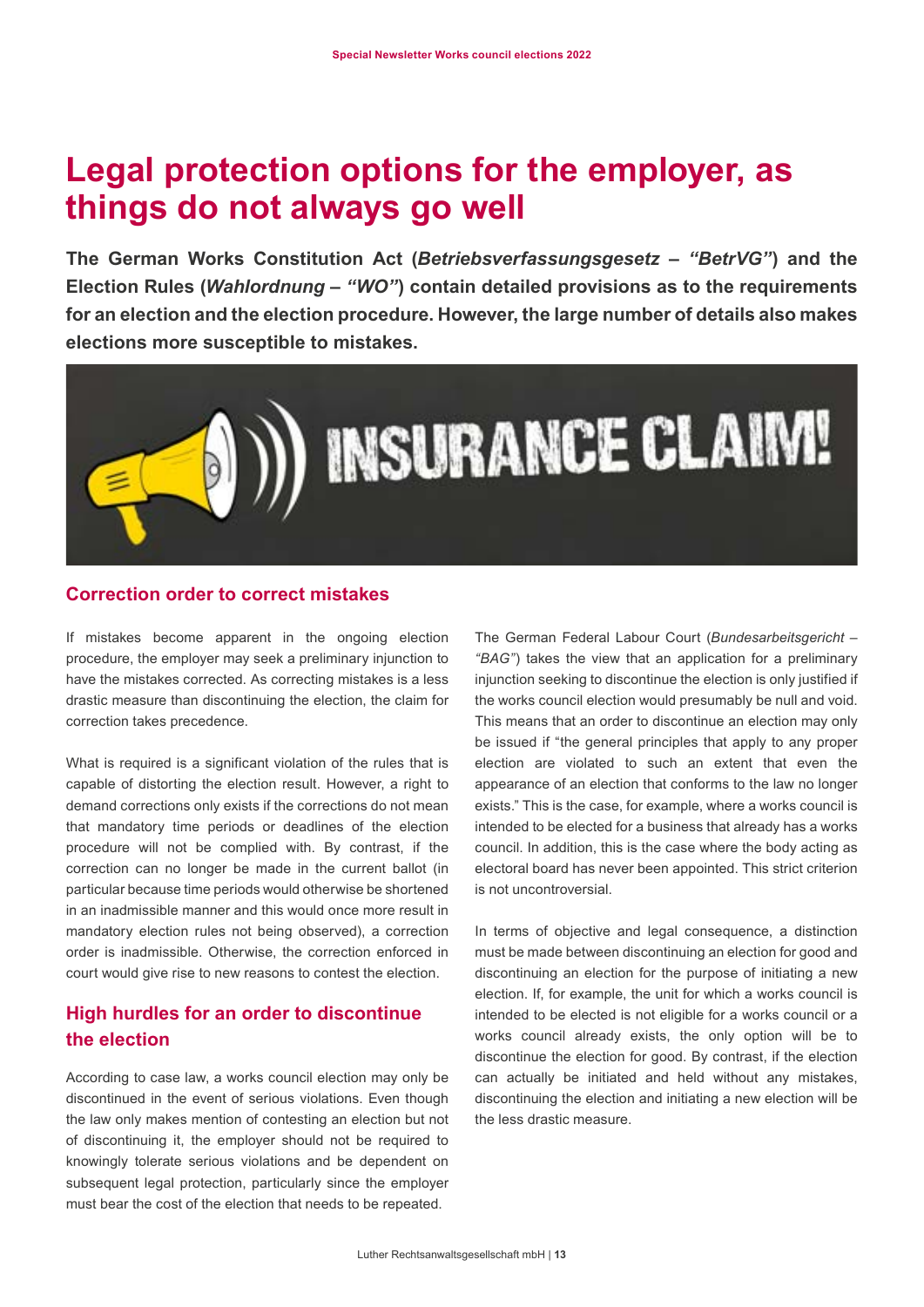# **Contesting the election, or: Good decisions take time**

The election may be contested within a period of two weeks after the announcement of the election result. If the election is contested, this will lead to a subsequent examination of whether there has been a violation of essential rules regarding the right to vote, eligibility or the election procedure, unless the violation could not have altered or influenced the election result.

Considering the two-week period allowed to contest an election, the duration of the proceedings when contesting an election is considerable. By decision of 29 April 2021 (7 ABR 10/20), for example, the German Federal Labour Court ruled on an action to contest an election held in 2018 in which it was disputed whether the electoral board had been wrong in not admitting a particular list of candidates.

In light of the detailed procedural rules and the legal framework, there are numerous sources of mistakes that result in an election being contestable. Violations can be committed both intentionally and unintentionally.

Examples from the past where a right to contest existed include a violation of the principle of secret ballot committed by supervising the casting of the votes, the admission of persons not entitled to vote to the election or, more recently, the casting of votes without using ballot envelopes.

If an election is successfully contested, it is established that the election was invalid. In this case, new elections must be initiated in the same way as elections are initiated in a business without a works council, except where the mistake can exceptionally be corrected following an action to partially contest the election – for example, if an application has been made to determine the correct election result. Any works agreements entered into in the meantime will remain effective though.

# **Nullity of the election if it does not even appear to be a proper election**

The legal protection options are completed by the option to have the election declared null and void. Declaring an election null and void is only justified if the fundamental principles of electoral law have been violated to such an extent that the election does not even appear to be in conformity with the law. This will rarely be the case, however, which is why in judicial proceedings, the application to declare the election null and void is generally combined with an action to contest the

election. Unlike in the case of an election that is contestable, the determination of the nullity of an election has retroactive effect such that any legal acts that have been performed by the works council in the past are ineffective.

### **Conclusion and recommendations for action**

Employers should keep an eye on compliance with the legal framework during elections. Particularly in light of the long duration of judicial proceedings and the cost of repeating elections, we would recommend trying to have any mistakes corrected already during the election.

#### **Author**

#### **Dr Astrid Schnabel, LL.M. (Emory)**

**Luther Rechtsanwaltsgesellschaft mbH Hamburg**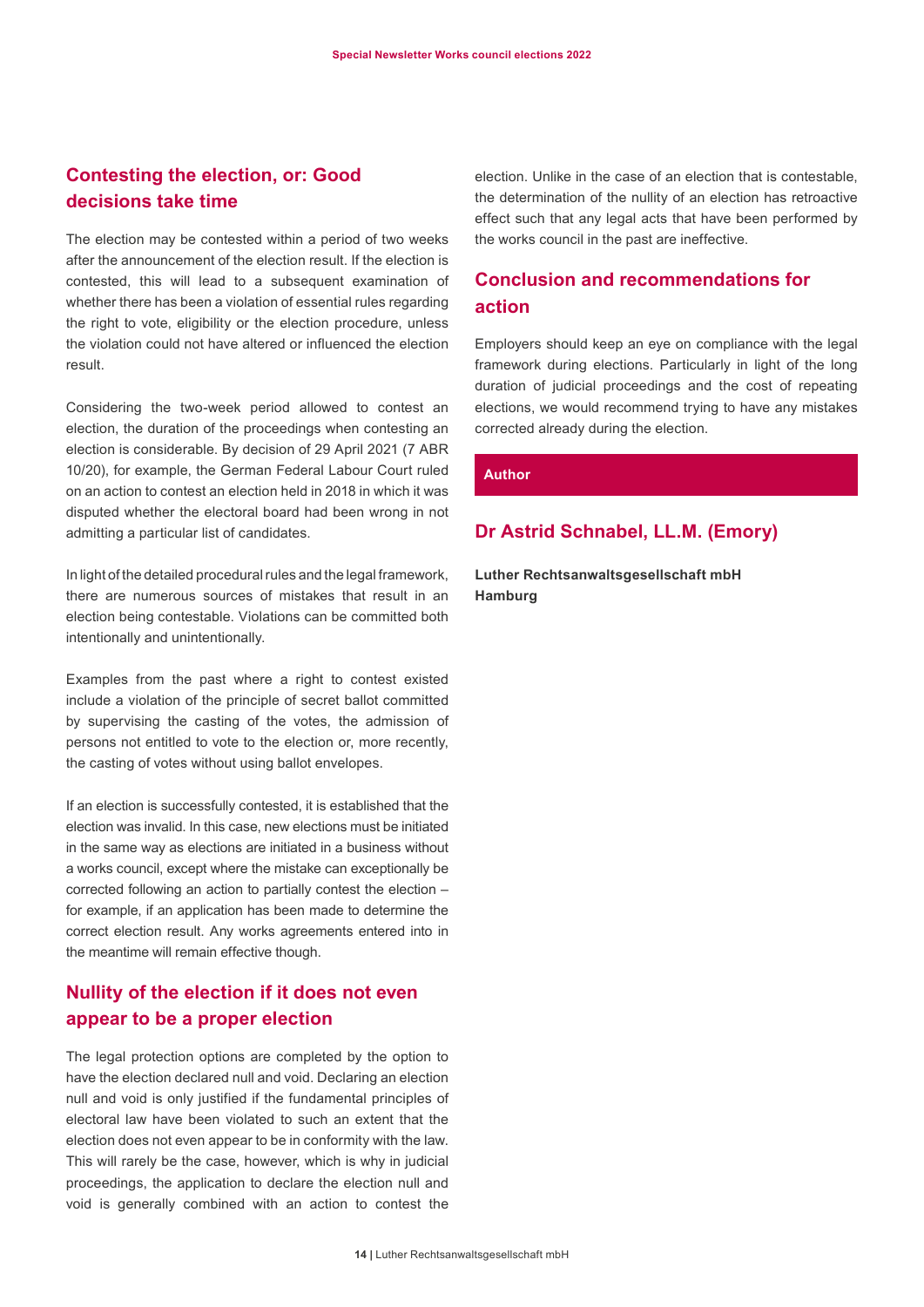# <span id="page-14-0"></span>**Works council election: Who pays for the election?**

**The next works council elections are coming up. This regularly leads to the question of what costs will be incurred in this connection and who will bear these costs. Please find below our overview.**

### **The employer generally bears the costs of the election**

Pursuant to Section 20 (3) sentence 1 German Works Constitution Act (*Betriebsverfassungsgesetz – "BetrVG"*), the employer bears the cost of the works council election. In a joint business, the employers bear the cost of the works council election as joint and several debtors, as a rule. Recourse between the employers depends on the individual agreement made or, alternatively, on the respective total wages.

#### **Scope of the obligation to bear the costs**

#### **1. Cost of materials**

The obligation to bear the costs includes the cost of materials needed to prepare and hold the works council election. The cost of materials needed to prepare the works council election includes, for example, the cost of literature on works council elections, legal tests, office materials and rooms. The cost of materials needed to hold the works council election includes, in particular, the cost of ballot boxes, postage for the postal vote, lists of voters, ballot papers, ballot envelopes, voting booths and software to carry out the election. By contrast, the employer is not required to bear the cost of election advertising.

#### **2. Personal costs of the electoral board**

In addition to the cost of materials, the employer must also bear the personal costs incurred by the members of the electoral board in the context of a works council election. These costs include travel expenses and training costs. Each member of the electoral board must be granted training. If a motor vehicle is needed to carry out the election – for example, to transport election documents to other units of the business – the employer must make such a vehicle available or compensate the relevant member of the electoral board for the use of his or her private vehicle.

#### **3. Limits to the obligation to bear the costs**

The obligation to bear the costs is always limited by the rule that the costs must be necessary and reasonable. The employer is not required to bear unnecessary costs. Disputes about whether or not certain costs have to be borne by the employer are, on application, to be decided by the competent labour court in so-called decision proceedings (Beschlussverfahren), i.e. proceedings regarding collective employment law issues.

#### **4. Lawyer's fees**

In addition to the above, the employer must bear the cost of hiring a lawyer in the event of legal disputes in connection with a works council election. This includes, for example, the cost of proceedings to contest the election or the cost of a lawsuit to clarify the electoral board's rights. Courts generally tend to apply generous criteria when it comes to the costs incurred in connection with legal disputes in the context of a works council election. Costs are thus considered to be necessary as long as bringing an action does not appear to be a hopeless endeavour, or as long as claiming the costs does not constitute an abuse of the right to do so.

#### **5. Cost of lost working hours**

As a rule, the electoral board performs its duties during working hours. The employer must release the members of the electoral board from their duty to work, so they can carry out their activities for the preparation and holding of the election and must continue to regularly pay their wages. These costs must also be included in the overall budget for the works council election.

#### **Practical advice**

This means in practice that employers can expect to incur significant costs in connection with works council elections. Courts apply rather generous criteria when determining whether costs are necessary or not – a practice that is ultimately at the expense of the employer.

#### **Author**

### **Dr Sarah Zimmermann**

**Luther Rechtsanwaltsgesellschaft mbH Cologne**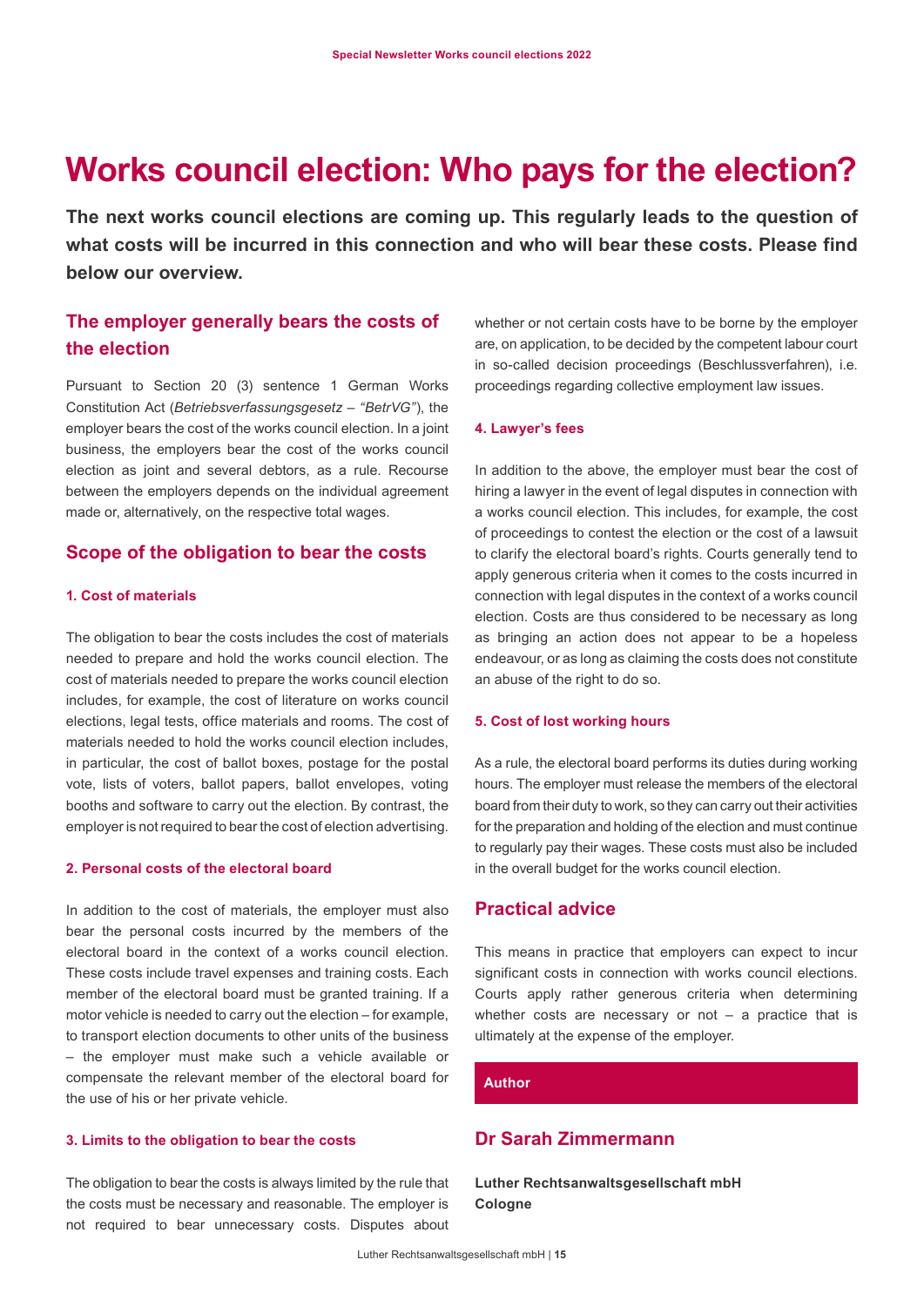# <span id="page-15-0"></span>**Remuneration of works council members**

**After the upcoming works council elections, employers will once again be faced with the task of determining the remuneration of the individual works council members. The following post is intended to provide an overview of the statutory basis and of the risks involved for employers.**



#### **Legal Basis**

The assumption of the office of member of the works council involves the performance of functions for the works council. Pursuant to Section 37 (2) German Works Constitution Act (Betriebsverfassungsgesetz – BetrVG), members of the works council are to be released from their work duties for the performance of these functions to the extent that the relevant activity for the works council is proven to be "necessary". In this respect, a special rule exists according to which for companies in which 200 employees or more are normally employed, the irrefutable assumption is that the amount of work to be performed by the works council is equivalent to one or more full-time positions, depending on the size of the company. The employer is required to fully release from their work duties as many works council members as are specified for the relevant company size in Section 38 (1) German Works Constitution Act. The members to be released are determined by secret ballot of the works council (Section 38 (2) German Works Constitution Act).

The office of member of the works council is unpaid (Section 37 (1) German Works Constitution Act). However, the employee remains entitled to the remuneration payable according to his employment contract for any period of time spent working for the works council during which the employee cannot perform his regular professional duties. Pursuant to Section 38 German Works Constitution Act, this rule applies even if the employee is fully released from his work duties. This means that under German law, the employer remains obliged to pay the full remuneration to works council members who are released, in whole or in part, from their primary work duties for the purposes of performing their functions as members of the works council.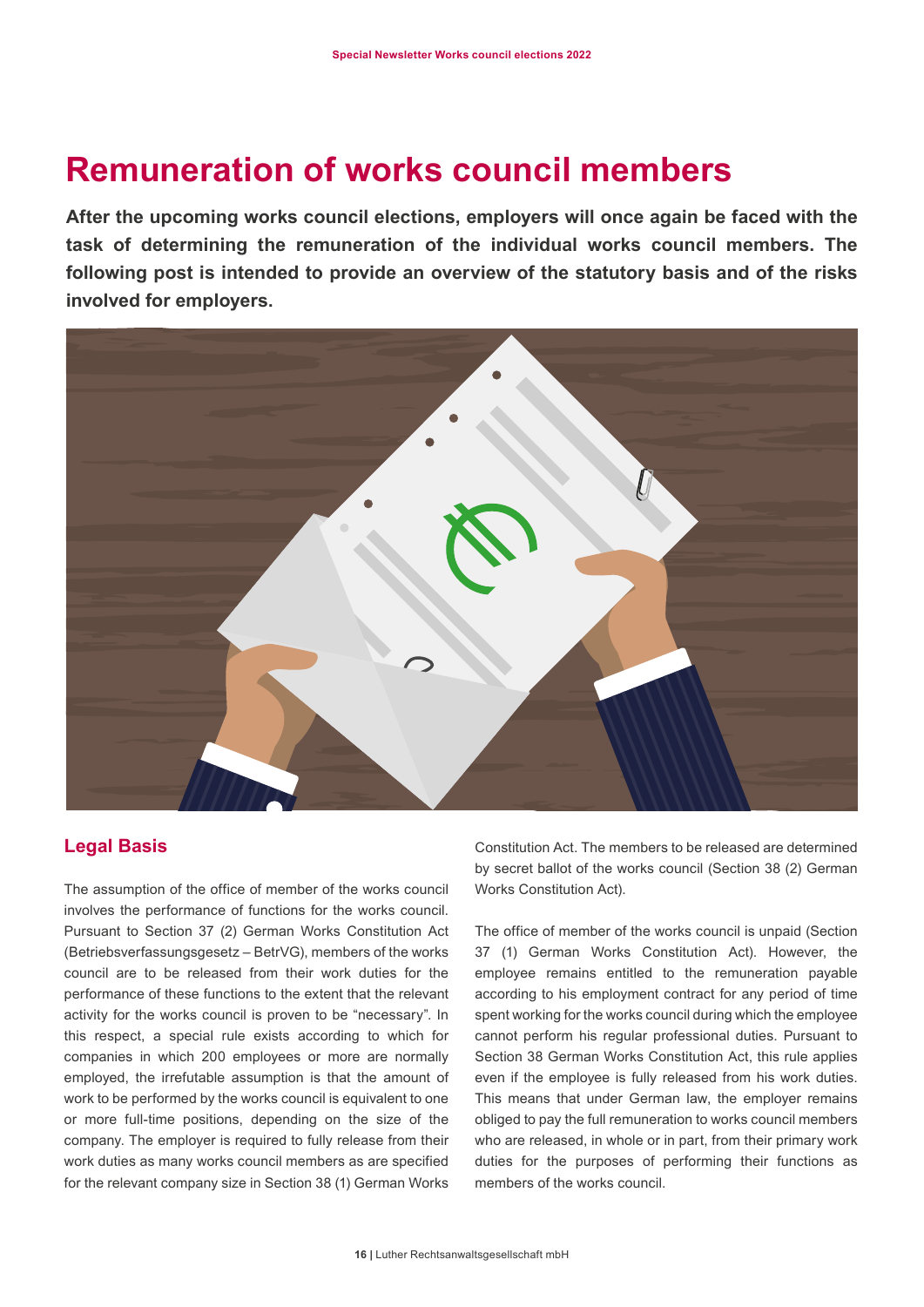There is, however, often uncertainty about the amount of remuneration to be paid. Pursuant to Section 37 (4) sentence 1 in conjunction with Section 78 sentence 2 German Works Constitution Act, the employee is entitled to remuneration of no less than the remuneration paid to comparable employees who have followed the career that is usual in the business. The works council member must be placed in the position in which he would have been if he had continued his professional career, rather than working as a member of the works council. The employer is obliged to review and adjust the remuneration on its own initiative, without any requirement for the works council member to actively assert any rights in this respect.

This leaves the employer with the sometimes extremely difficult task of determining for each works council member the remuneration that meets these requirements without violating Section 78 (2) German Works Constitution Act by disadvantaging or favouring the respective works council member. Violations of the aforesaid provision are regularly the subject of decisions of the German Federal Labour Court.

#### **Comparable employees**

Pursuant to Section 37 (4) sentence 1 in conjunction with Section 78 sentence 1 German Works Constitution Act, members of the works council are entitled to remuneration comparable to that of comparable employees. This does not mean the average remuneration of a group of employees. Instead, the employer must determine at least one comparable employee for the purposes of determining the concrete remuneration of the works council member by objectifying the claim for remuneration. Comparable employees are employees of the same business who perform activities that are essentially comparable from an objective point of view. The comparability criteria to be taken into account include, in addition to the work performed, the professional qualifications, such as vocational training, further education and the previous career, as well as the personal qualifications, such as the level of education, the quality of the work results and the potential for development. This can already give rise to disputes about how to define the term "business" and, hence, about which employees should be included in the comparability check.

In addition, there is also dispute about how to proceed in the situation where no employee can be found who is comparable to the works council member on the basis of the aforesaid criteria. The question of whether in this case the remuneration should be determined by reference to the employee who is most comparable to the works council member or whether, as the comparability required by Section 37 (4) German Works

Constitution Act does not exist, the remuneration should, in the light of Section 78 sentence 2 German Works Constitution Act, be determined exclusively on the basis of a hypothetical assessment has not been finally clarified.

It should be noted, however, that special developments in the comparable employees' remuneration which are the result of special achievements that could not have been achieved by the works council member due to non-fulfilment of the relevant access criteria must be left out of consideration; the same applies to special achievements of the works council member that regard exclusively his work on the works council.

Conversely, periods during which the works council member has not worked, for example, because he has been unfit for work for a longer period of time, must be taken into account when determining the appropriate remuneration. This is because if the works council member had worked in his regular job, his remuneration would not have increased during such periods, either.

The relevant point in time for this determination of comparable employees is when the employee assumes the office of member of the works council for the first time. Consequently, even if the works council member's term of office is renewed, the comparable remuneration at that point in time must be taken as a basis.

#### **Promotion with adjustment of remuneration**

Although the works council member is not directly entitled to a promotion under Section 37 (4) in conjunction with Section 78 sentence 2 German Works Constitution Act, Section 37 (4) in conjunction with Section 78 German Works Constitution Act can give rise to a claim for a corresponding increase in remuneration if the promotion is customary in the business and, therefore, comparable employees also get promoted. This is the case, for example, when certain promotions depend exclusively on the employee's seniority. In addition, a claim for remuneration in excess of the customary remuneration may arise from Section 611a German Civil Code (Bürgerliches Gesetzbuch – BGB) in conjunction with Section 78 sentence 2 German Works Constitution Act in cases where, due to special qualifications, the works council member would have been assigned a better job that would have justified an increase in remuneration if he had not worked on the works council. In this case, however, the situation must be such that the member of the works council would have been preferred over the employee actually promoted on the basis of objective criteria.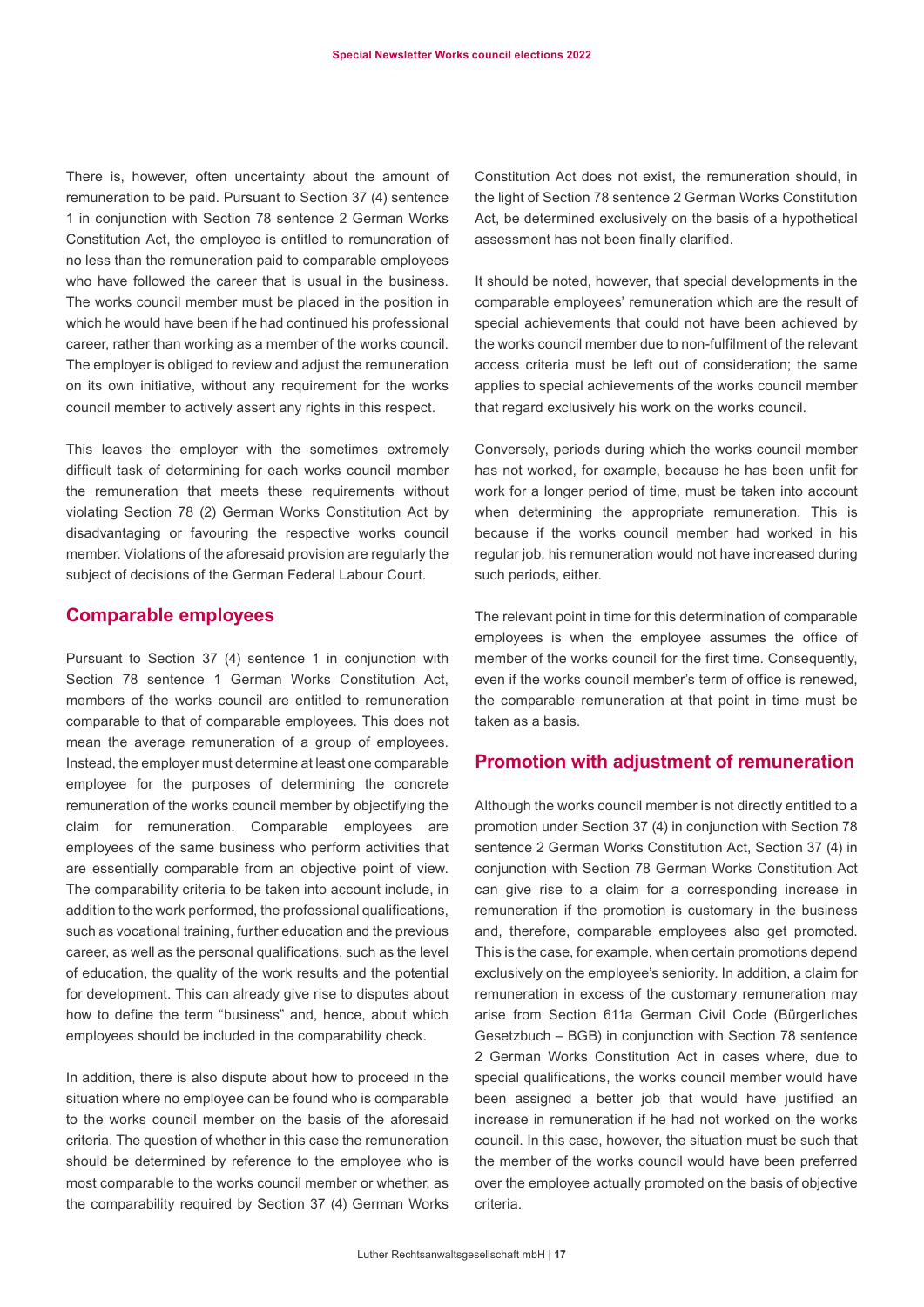In such cases, it may become necessary to determine the comparable employees anew.

#### **Consequences of a new job**

In the event that the employee is assigned a new job during his term of office as member of the works council, in particular because his previous job has ceased to exist after he has assumed the office of member of the works council, his remuneration will be determined based on this new job. In particular in the case of works council members who are fully released from their work duties, the employer must examine when determining the appropriate remuneration in what job the employee would, hypothetically, be employed. In this case, too, it may be necessary to determine the comparable employees anew.

#### **Practical tip**

Determining the remuneration to which a works council member is entitled is often extremely difficult in practice and can give rise to disputes. Especially in cases where an employee has been on the works council for many years and/ or has been fully released from his work duties, the annual employee interview can, therefore, be used to help determine and review the remuneration payable to this employee. To this end, the works council member can be informed of the employees comparable to him and possible changes can be discussed.

It can also be helpful to make determinations about the comparable employees already at the time the works council member takes office and document these determinations in a staff list. This list can then be adjusted together with the works council member on the occasion of the annual employee interviews with him – for example, by adding new hires and by deleting employees who have left the company or employees with an exceptional career path. In this respect, it should be noted, however, that the determination of general remuneration rules that do not only apply to an individual works council member may be subject to co-determination by the works council. Apart from documenting information about comparable employees, the employer can also document the specific parameters of the job, the employee's professional and personal qualifications and the usual development opportunities, if any. These determinations can likewise be updated on the occasion of the annual employee interviews and supplemented with information about professional developments that have taken place on the part of the works council member. Such determinations at the beginning of the

term of office can help avoid the situation where the comparable employees leave the company or cease to be comparable during the term of office and no new comparable employees have been determined.

Finally, employers would be well advised to ensure that the salaries of all members of the works council are reviewed regularly. This review can be carried out simultaneously with or shortly after the regular salary discussions in the business so as to be able to take into consideration the changes in the comparable employees' remuneration structure, if any. Developments that take place during the intervals between the regular reviews, such as appointments to existing or new higher posts or the elimination of jobs, must, however, also be taken into account.

#### **Author**

#### **Cyrielle Therese Ax**

**Luther Rechtsanwaltsgesellschaft mbH Frankfurt a. M.**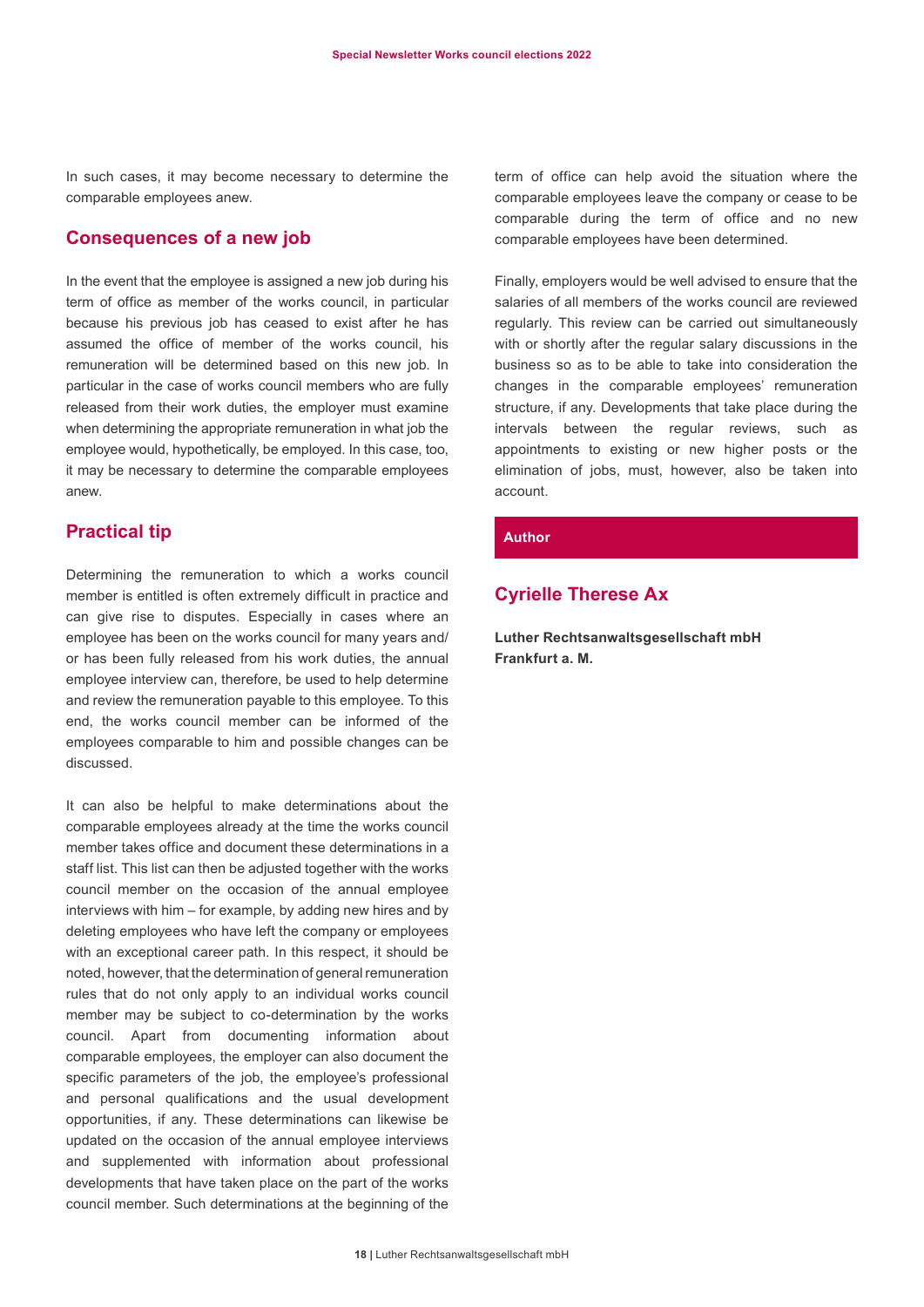# <span id="page-18-0"></span>**"Keep smiling..." – Smiley on ballot paper jeopardises works council election**

**German works council elections are held every four years between March and May, with the next periodic elections scheduled to take place in 2022. This is reason enough to take a closer look at the details of voting. In this post, we will look at what can happen when a voter adds an individual touch to his or her ballot paper.**

### **Case study: Supervisory board election**

**Works council elections** 

2022

According to a recent ruling of the German Federal Labour Court (*Bundesarbeitsgericht – "BAG"*, decision of 28 April 2021 – 7 ABR 20/20), a ballot paper decorated with a smiley is invalid under the German Election Rules Relating to the One-third Participation Act (*Wahlordnung zum Drittelbeteiligungsgesetz – "WODrittelbG"*). This decision could also be of interest when it comes to works council elections.

What happened in said case? Several persons had stood as candidates in the supervisory board election in a group of companies. One of the ballot papers was declared invalid because a smiley measuring about 1 cm in diameter had been drawn in the upper left corner outside the box intended for putting the cross on the ballot paper. This lead to a tie between two candidates. Candidate no. 1 lost the subsequent drawing of lots to candidate no. 2, who was elected to the supervisory board. In response to this, candidate no. 1 filed a lawsuit, demanding that the ballot paper which had been declared invalid be taken into account.

# **Decision of the Federal Labour Court: Smiley leads to invalidity**

The Federal Labour Court clarified in the reasons for its decision that Section 13 German Election Rules Relating to the One-third Participation Act, which prohibits the marking of ballot papers, is a material electoral provision. This provision takes into account the principles of voting equality and secret ballot as fundamental basic principles by ensuring that a vote cast cannot be traced back to a particular voter.

A smiley also makes it possible to trace back the vote to a particular voter. Consequently, it is a distinctive feature that results in the ballot paper being invalid. It is not necessary that a specific person can actually be identified. Instead, it is sufficient that the additional marking of the ballot paper beyond the mark made by the voter to cast his or her vote might, in combination with other circumstances, allow conclusions to be drawn about the identity of the voter. In case of doubt, drawing conclusions about the identity of the voter should be deemed possible whenever the ballot paper contains an additional marking.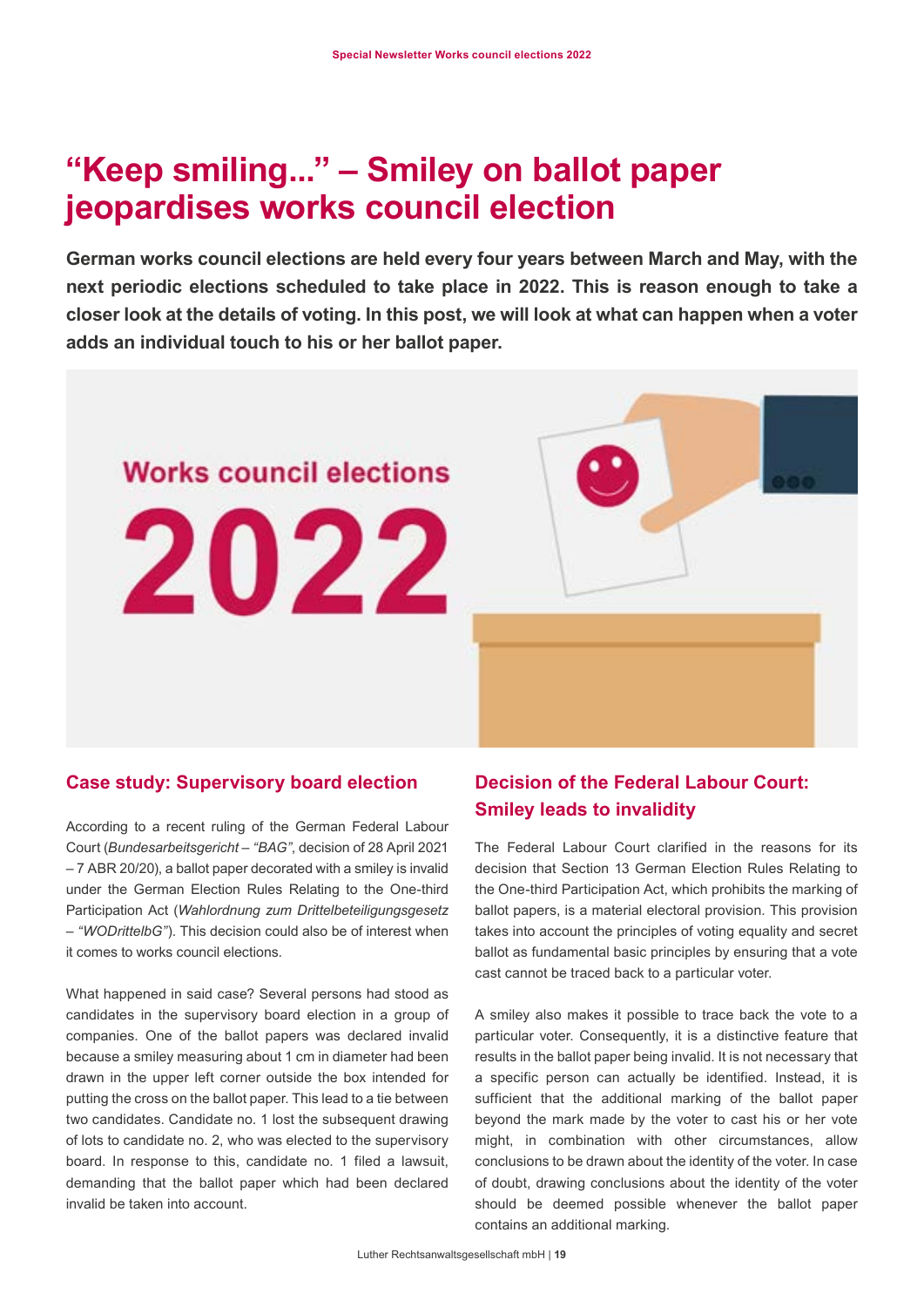### <span id="page-19-0"></span>**What does this mean for works council elections?**

Although the Federal Labour Court's decision was made in connection with supervisory board elections in an undertaking, the formulated principles are likely to also apply to works council elections. This view is supported above all by the similar wording of the rule applicable to works council elections, according to which ballot papers that contain a distinctive feature are to be deemed invalid.

The ultimate goal is to guarantee the principle of free elections at the level of undertakings and businesses through the requirement of a secret ballot. The requirement of uniform ballot papers is an important element in guaranteeing compliance with this principle.

The secret ballot is already jeopardised if there is an abstract risk of a particular voter being identified. This risk exists, in my opinion, whenever the ballot paper contains an additional marking, of whatever kind. Where such a marking exists, the identification of its author ultimately only depends on the amount of resources employed. Works council elections are and will always be a serious matter. This should be clearly pointed out by the electoral board in the course of the preparations for the election. There is room for humour and simplistic, eye-catching communications during the election campaign. On the ballot paper, however, they lead to invalid votes and can unnecessarily increase the efforts and costs involved in the election.

#### **Author**

#### **Paul Schreiner**

**Luther Rechtsanwaltsgesellschaft mbH Cologne and Essen**

# **Is the employer liable when the works council violates data protection requirements?**

**Data protection is also an important issue in works council elections: Section 79a German Works Constitution Act (***Betriebsverfassungsgesetz – "BetrVG"***) requires the works council to comply with the provisions of data protection law when processing personal data, but designates the employer as the controller under data protection law and, hence, as the liable party. However, how can an employer monitor the works council, if at all, in order not to become liable?**

#### **Initial legal situation**

The works council comes into contact with a large amount of personal data as part of its work (for example, in connection with rights to information, the hiring or transfer of employees or a reconciliation of interests agreement). Before Section 79a German Works Constitution Act came into force on 18 June 2021, there were no specific provisions regarding compliance with data protection law by the works council. According to the rulings of the German Federal Labour Court (*Bundesarbeitsgericht – "BAG"*), it was an established fact that the works council must take into account data protection requirements at least within certain limits. By contrast, it was a matter of dispute whether the works council is liable as an independent controller according to Article 4(7) GDPR or whether it is a dependent part of the controlling employer. This has now been clarified by the German legislator; the second sentence of Section 79a German Works Constitution Act reads as follows:

"*Insofar as the works council processes personal data in order to carry out the tasks for which it is responsible, the employer is the controller for the processing of the data within the meaning of data protection law.*"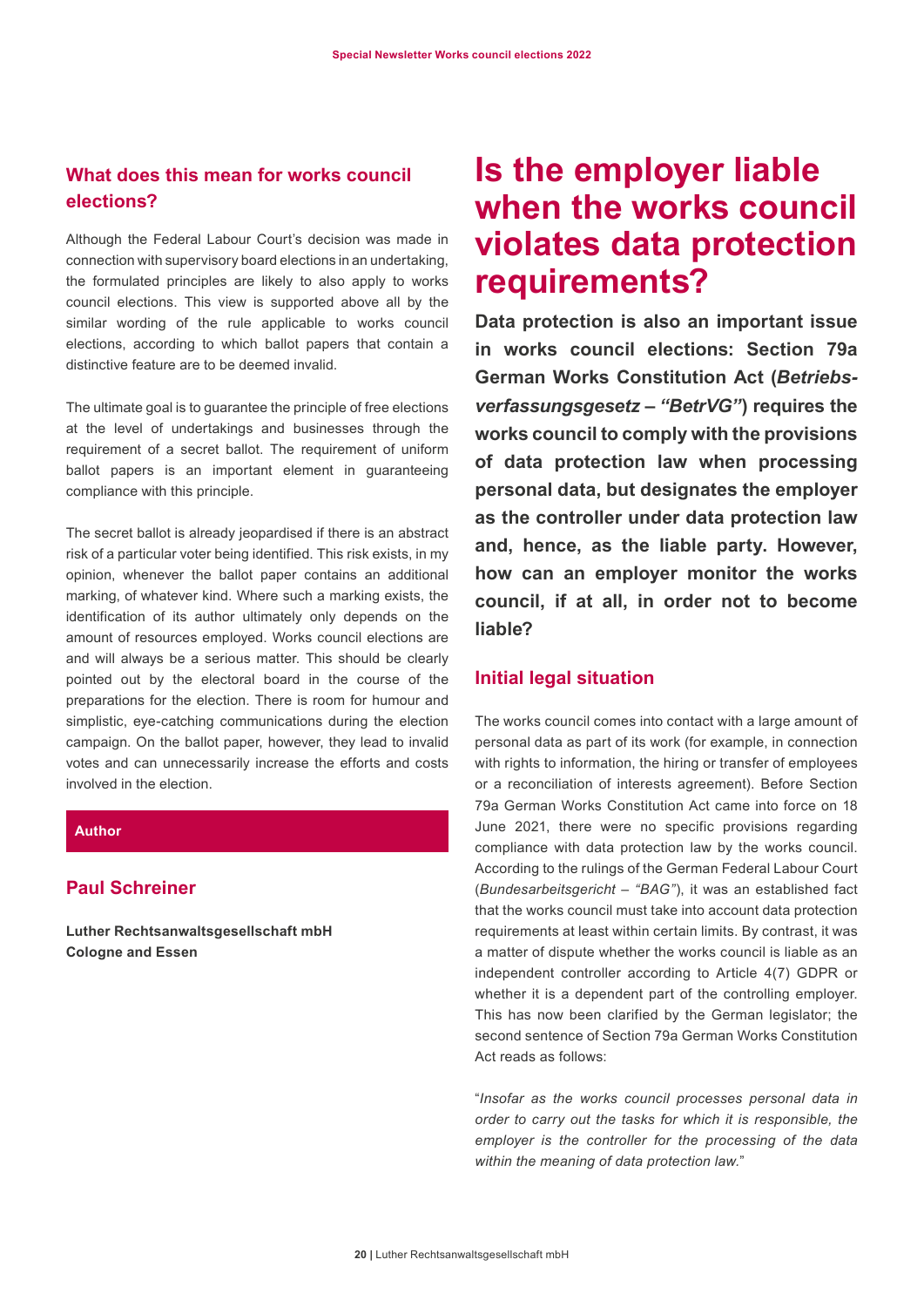This clarification is to be welcomed, at first glance. However, it raises questions in view of the introductory sentence of the new clause, which reads as follows:

"*When processing personal data, the works council has to comply with data protection law.*"

Pursuant to Article 4(7) GDPR, the German legislator may determine by law who is the controller, in certain cases. The only problem is that the German legislator has not adhered to the systematics of the GDPR as far as the further provisions of data protection law are concerned, but has instead divided the duties between employer and works council. Even if one disregards the question of whether such a division can be validly made at all from a European law perspective, this division leads to practical problems, in particular because the employer is ultimately liable for compliance.

# **Division of the responsibilities under data protection law between employer and works council**

The German Works Constitution Act has complicated the relationship between works council and employer by choosing a middle path and distinguishing between control under the GDPR and obligation within the meaning of the GDPR. The employer is the controller under data protection law and must, therefore, ensure that the requirements under the GDPR are complied with. The employer can only do so, however, if it can give instructions to the works council with regard to data protection law and monitor the way in which the works council implements these obligations. The works council is autonomous, though, according to the structural principle of the works constitution, which means that it is not required to take instructions from the employer.

Nothing different results from Section 79a sentence 3 German Works Constitution Act, which requires the works council and the employer to support each other. This requirement does not define whether and to what extent the employer has monitoring rights under data protection law. This is because the German legislator wanted to maintain the works council's autonomy also in the area of data protection law, and that the employer continues to be prohibited from giving instructions to the works council with regard to data protection. The overall responsibility in data protection matters remains, however, with the employer.

### **The role of the data protection officer**

The reference to the data protection officer in Section 79a sentence 4 German Works Constitution Act does not help the employer, either: the data protection officer is obliged to maintain confidentiality vis-à-vis the employer with regard to information that allows conclusions to be drawn about the works council's opinion-forming process. If the data protection officer becomes aware of a violation in connection with that opinion-forming process, it may not inform the employer about this violation. The fact that the data protection officer is not required to follow instructions and his or her independence might definitely make it more difficult for the employer to act in conformity with the law in such situations.

### **No possible way for the employer to justify itself and be released from liability**

Unfortunately, Section 79a German Works Constitution Act does not provide for a possible way for the employer to justify itself or be released from liability. Even though the employer has no control over how the works council organises the protection of data, the undertaking is nevertheless liable for any misconduct of the works council under data protection law. In particular, the employer is unable to plead insufficient performance of the duty to provide support because insufficient performance of that duty does not change the fact that the employer is responsible. The situation created by Section 79a German Works Constitution Act thus constitutes an uncontrollable liability trap for the employer. The entire system set out in Section 79a German Works Constitution Act breaches the civil-law principle that everyone is only liable within the scope of his or her own fault and is, therefore, very problematic from a legal doctrine perspective. As a result of the inadequate statutory provisions, employers are ultimately forced to tolerate data breaches and then, if necessary, bring proceedings in accordance with Section 23 German Works Constitution Act.

# **Conclusion and approaches to solving the problem**

Section 79a German Works Constitution Act is, frankly speaking, superfluous for the reasons set out above – it simply does not help anybody. There are no provisions that deal with the decisive question of how to handle such liability in practice, or possible means of control. The employer is unable to mitigate the above-described systematic liability. In our opinion, the only option available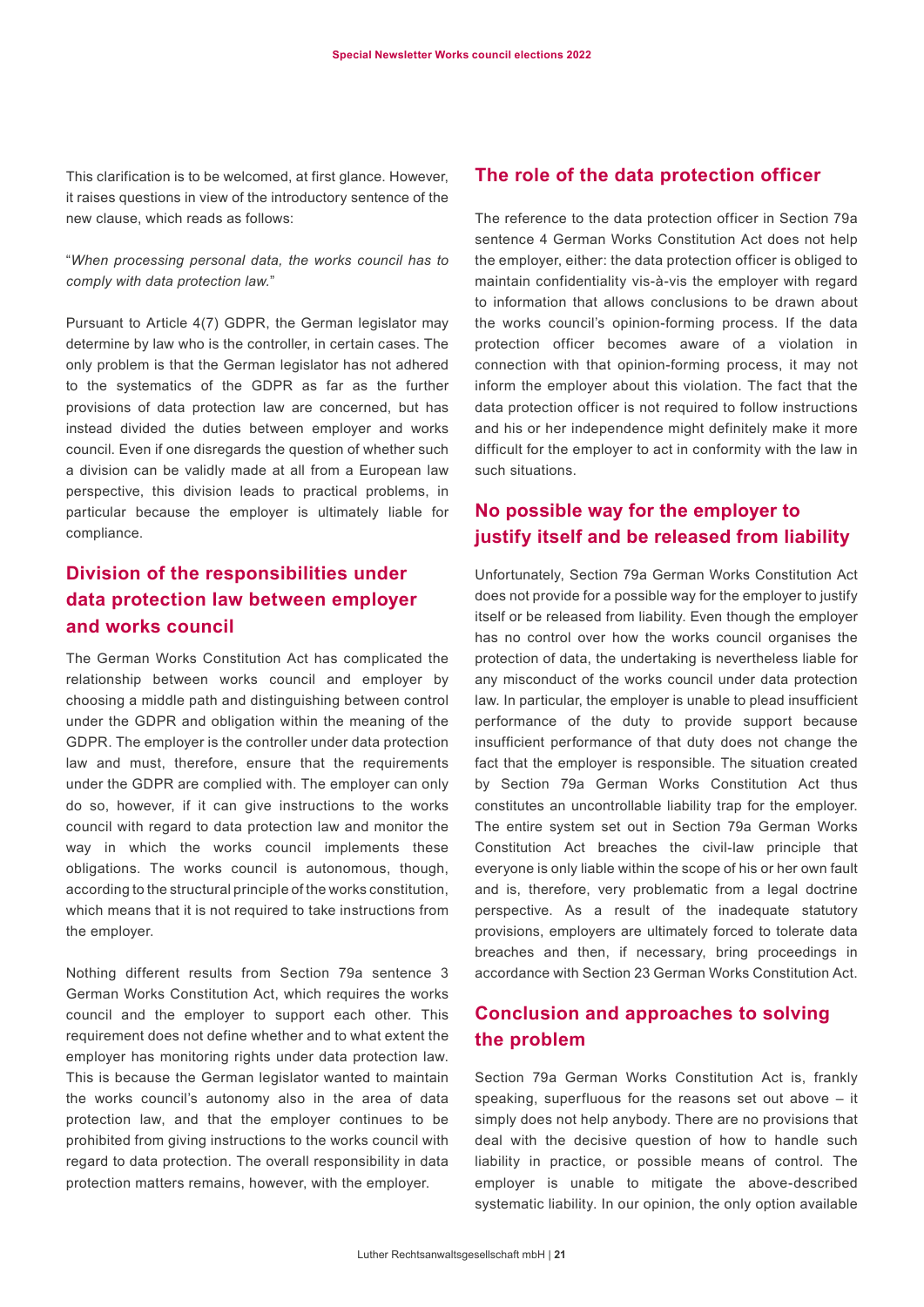<span id="page-21-0"></span>to the employer is to establish binding rules together with the works council regarding compliance with data protection requirements. Where there are indications that the works council is careless in its work from a data protection perspective, the employer should always examine very carefully what information has to be disclosed to the works council for the performance of the works council's duties and what information need not be disclosed. This is because the works council will have to ensure the protection of personal data in particular within the scope of the general rights to information under Section 80 (2) German Works Constitution Act.

#### **Authors**

#### **Christian Kuß, LL.M.**

**Luther Rechtsanwaltsgesellschaft mbH Cologne**

#### **Klaus Thönißen, LL.M. (San Francisco)**

**Luther Rechtsanwaltsgesellschaft mbH Essen**

# **Right to receive materials and training for the work on the works council**

**The works council must be able to act. The employer must provide the works council with the necessary materials and bear the cost of necessary training courses. However, what is necessary and what is not?**

#### **Necessary**

As a general rule, the employer bears the necessary costs arising from the work council's work and must provide the works council with the materials needed for its work Section 40 (2) German Works Constitution Act (*Betriebsverfassungsgesetz – "BetrVG"*). What materials are necessary for the proper performance of the works council's duties depends on the type and nature of the business.

The works council has the right to demand to be provided with materials. The works council is not normally authorised to purchase the materials that it deems necessary itself and then charge the employer for these costs. The employer has the right to choose between various suitable materials.

The question of whether something is necessary is not answered by the employer, but by the works council. The latter chooses at its discretion after a due assessment of the circumstances, taking into account its needs and the employer's interests. If the employer takes the view that the materials that have been requested by the works council are not necessary, it must initiate so-called decision proceedings in order for the issue to be clarified by the competent labour court.

#### **Materials**

"Necessary materials" means all items needed by the works council for meetings, consultation hours and for the day-to-day operation of the works council. These materials mainly include office supplies. The works council has, in any case, a right to the joint use of the copying machines or printers available in the business; in view of the memory functions of modern devices and of how common such devices are today, the works council may even have the right to demand to be provided with its own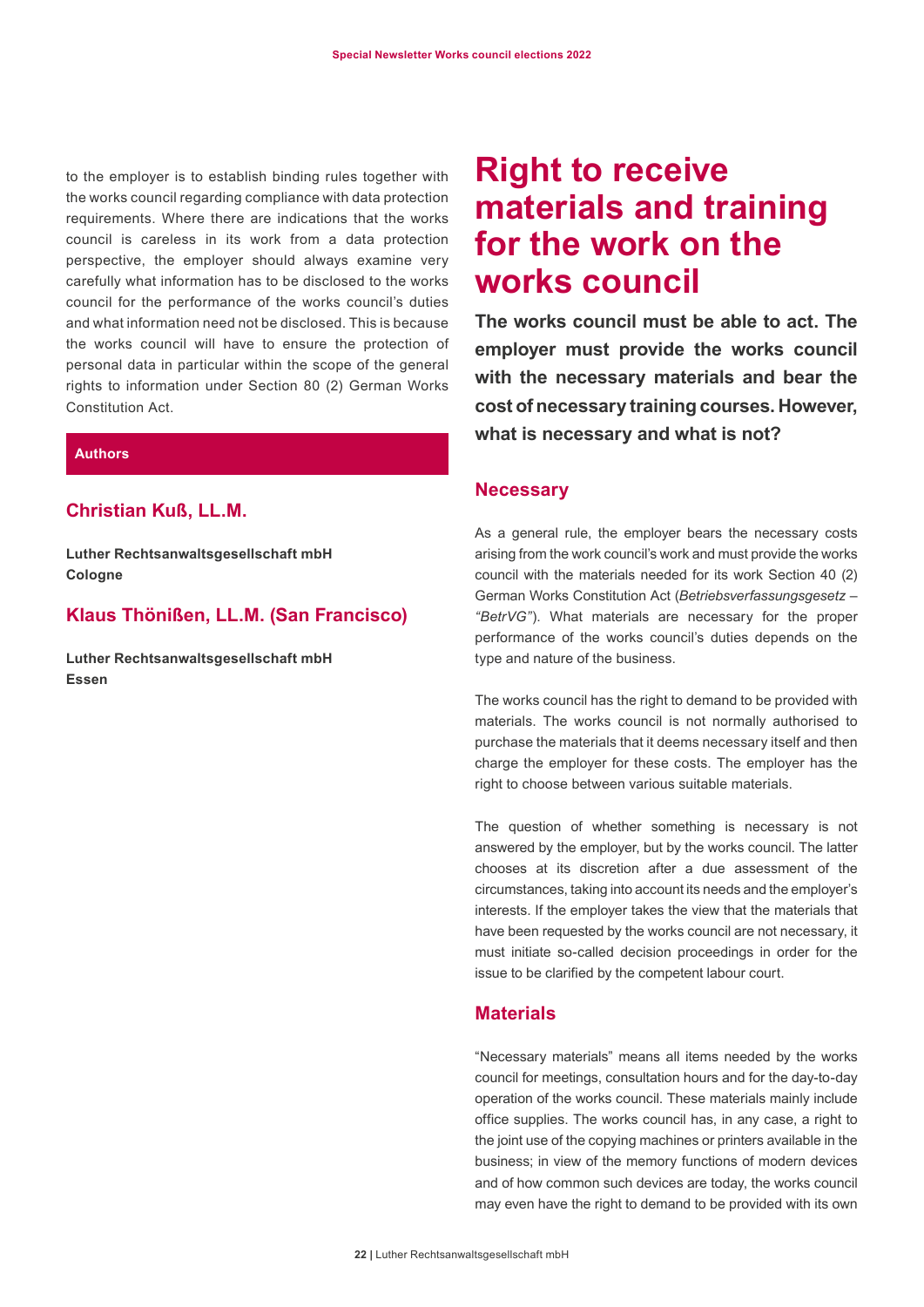devices. The quality of such materials must correspond to the customary standard in the business.

The works council must normally be provided with a notice board where it can post announcements and notices for the purposes of informing the employees. This notice board must be installed at a suitable place that is accessible to all employees.

In addition, the works council must be provided with relevant specialist literature. This includes, in particular, the most important labour/employment and social law texts, an up-todate commentary on the German Works Constitution Act and a specialist labour/employment and social law journal. Whether and, if so, what further literature is needed depends on the concrete work to be performed by the works council.

All materials remain the employer's property, with the exception of consumable materials, which become the property of the works council as a whole. If a new works council is elected, ownership of the existing files, for example, is transferred to this new works council.

#### **Digital tools and equipment**

To the extent necessary, the employer must provide the works council with the information and communication tools needed for its work.

In today's digital working environment, the basic equipment of the works council includes a computer with the usual accessories (monitor etc.), internet access and a telephone. The employer only has to provide further equipment (for example, laptops or smartphones) where the relevant operational requirements make such equipment necessary. This may be the case where works council members travel extensively or where it is necessary that they can be reached flexibly.

The customary amount and quality of equipment in the business and the communication tools used by the employer itself can be used as points of reference for determining whether any particular pieces of equipment or tools are necessary. Under no circumstances is the employer required to provide any equipment or tools that go beyond the regular amount and quality of equipment in the business. The mere wish for "equality of arms" between the works council and the management of the business does not suffice for equipment to be considered necessary.

If the employer uses an intra-company information and communication system (intranet), the works council must be given the opportunity to create its own pages where it can provide information in accordance with its duties, without the employer having the right to exert any influence.

#### **Right to receive training**

The works council must generally be enabled to acquire the knowledge needed to perform its duties. This includes not only basic knowledge about labour/employment and works constitution law but, depending on how the business is structured, also knowledge about special subject matters. In particular with regard to the latter, it must always be examined whether the situation in the individual business gives rise to questions or problems that require the involvement of the works council and for which training appears to be necessary in the light of the concrete level of knowledge of the respective works council member.

While training courses that provide basic knowledge will need to be attended by all works council members – except where such knowledge already exists – this is not the case with training courses dealing with special topics. With regard to the latter, it must be examined on a case-by-case basis whether knowledge about the topics dealt with in the training course is actually needed and, if so, how many members of the works council need to have that knowledge. Works council members who have received training can and should regularly be expected to share and use their knowledge.

### **Assumption of the cost of training and continued education**

Pursuant to Section 40 (2) German Works Constitution Act, the employer must bear the cost of training courses and educational programmes that provide necessary knowledge. In the case of training courses providing knowledge that is needed for the works council's work (cf. Section 37 (6) German Works Constitution Act), the employer must always bear the costs. In the event that only part of the knowledge provided in a training course is needed, the employer only has to bear the costs in full if the topics needed account for more than 50% of the training course and participation cannot reasonably be limited.

As a formal requirement for the employer's obligation to bear the costs, the works council must adopt a decision approving its member's participation in the training course before the member participates. A subsequent decision approving the member's participation does not suffice.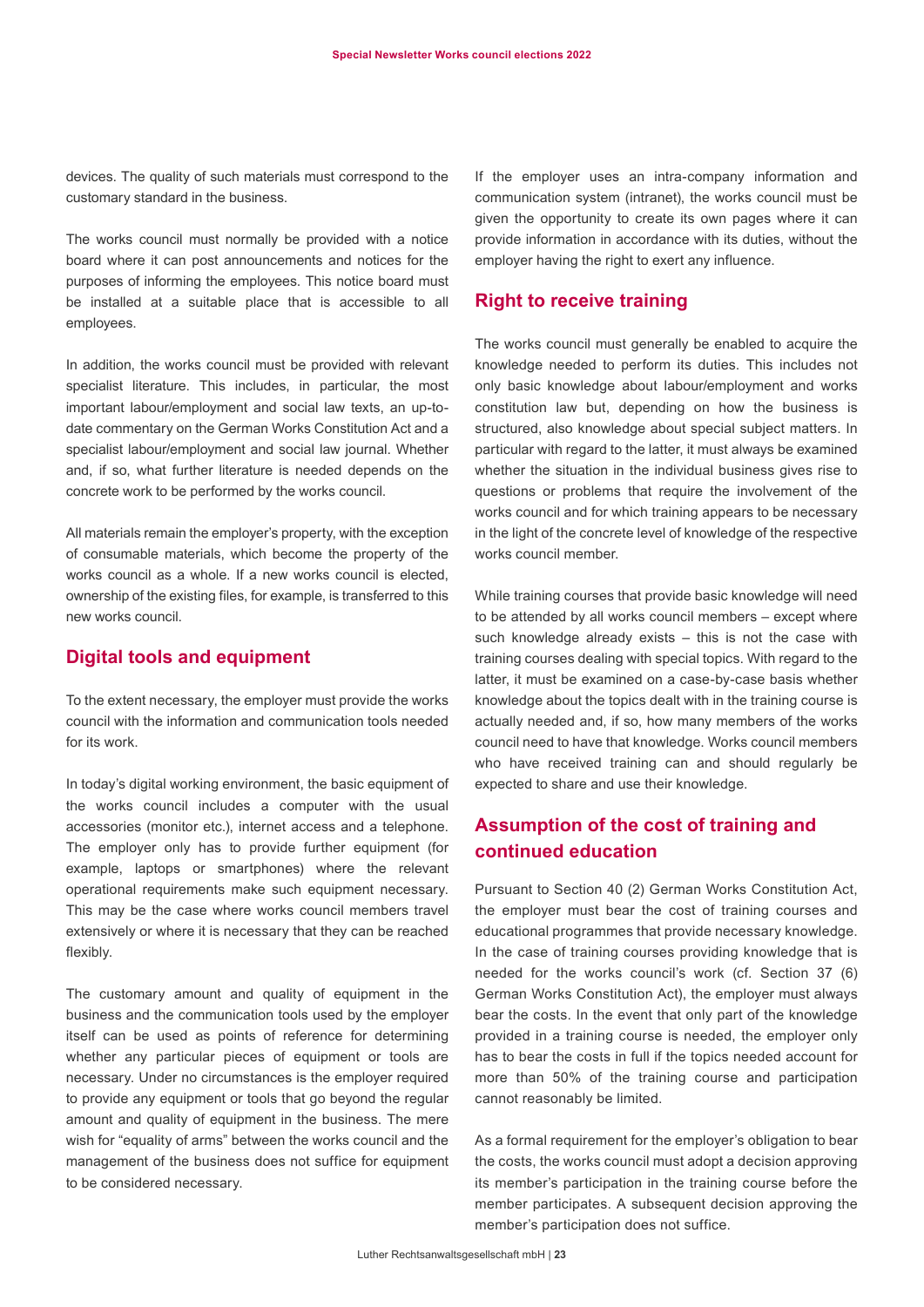<span id="page-23-0"></span>The principle of proportionality must also be observed. The works council must always verify that the training costs are compatible with the size and capacity of the business, also taking into account the contents and scope of the knowledge provided. The employer only has a reimbursement obligation to the extent that the costs incurred are within the limits of what is reasonable in the circumstances. A particularly attractive training location is definitely not a criterion.

If attending a training course is necessary, the employer must additionally reimburse the travel expenses and the cost of accommodation and meals. These costs must also be necessary, however, which will be checked independently.

#### **Author**

#### **Kevin Brinkmann LL.M.**

**Luther Rechtsanwaltsgesellschaft mbH Hamburg**

# **The implications of mobile working and artificial intelligence for works constitution law**

**"Mobile working" and "artificial intelligence" have been hot topics for some time. Now, however, these terms have arrived not only in everyday business operations, but also in works constitution law. What does this mean for operational procedures and the work of works councils?** 

# **Works council's right to participate in matters regarding artificial intelligence**

#### **1. What is artificial intelligence?**

There is no legal definition for the term "artificial intelligence" ("AI"), so that disputes over whether AI is being applied are inevitable.

The German Federal Government's Artificial Intelligence Strategy (www.ki-strategie-deutschland.de) focuses on "weak" AI, which is understood to mean artificial intelligence that "solves concrete application problems based on methods from mathematics and computer science, with the developed systems being capable of self-optimisation. To this end, aspects of human intelligence are also modelled and formally described or systems designed to simulate and support human thinking." By contrast, "strong" AI is understood to mean systems that have the same intellectual skills as human beings, or even superior skills.

#### **2. Use of AI**

AI is increasingly being implemented in companies, in particular in the field of HR. Areas where AI can be applied include, for example, job application procedures/assessment centres, employee performance evaluations and internal training courses with tests to verify the progress made. Employers hope that this will lead to more accurate personnel decisions and more accurate resource utilisation, amongst other things. Outside HR, AI is also increasingly finding its way into our lives, for example, in assisted surgery, analytical image recognition or autonomous driving.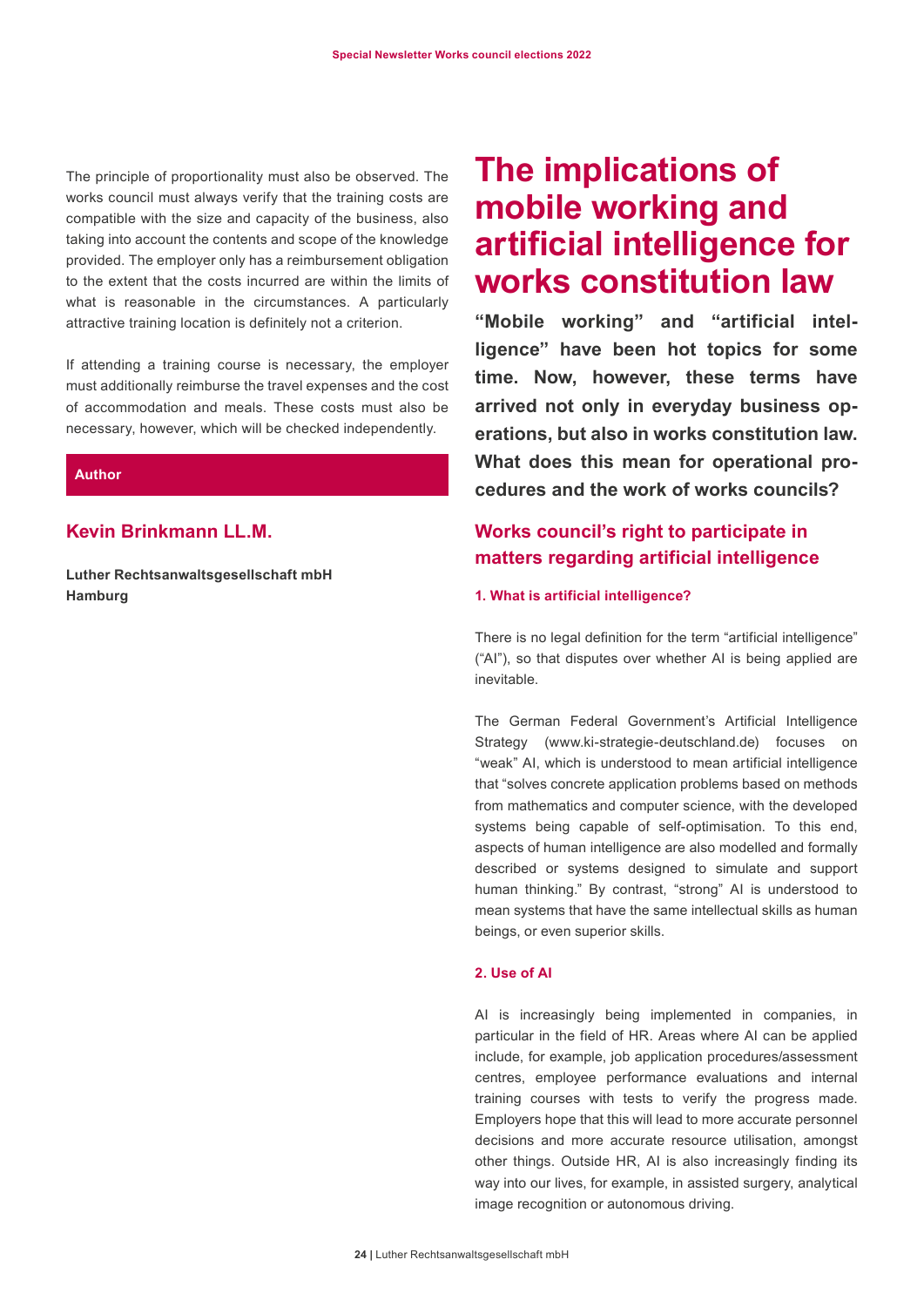#### **3. Works council's right to participate**

In connection with the use of AI, works councils may now call on external expertise to understand and evaluate complex information technology issues and participate in shaping the relevant context. Section 80 (3) sentence 2 German Works Constitution Act (*Betriebsverfassungsgesetz – "BetrVG"*) now contains a new provision to the effect that the involvement of an expert in connection with the introduction or application of AI is considered to be necessary for the purposes of Section 80 (3) sentence 1 German Works Constitution Act.

This means that when introducing new software solutions, using new machinery or implementing digitalisation projects, the employer can now no longer prevent the works council from obtaining an expert's advice by claiming that this is unnecessary.

The German legislator ultimately created Section 80 (3) sentence 2 German Works Constitution Act in the hope that involving the works council in the introduction and application of AI systems will lead to more confidence and acceptance on the part of employees.

#### **4. Influence of AI on work processes and works council's say in the establishment of selection guidelines**

In addition, AI is now also taken into account in Sections 90 (1) no 3, 95 German Works Constitution Act.

The German legislator believes that employees might be influenced in their work procedures and processes by the use of AI. Section 90 (1) no. 3 German Works Constitution Act therefore provides that the employer must timely notify the works council of any plans to use AI, in all areas of work.

The addition in Section 95 (2a) German Works Constitution Act clarifies that the works council has a say, in particular in the establishment of selection guidelines for the hiring, transfer, regrouping and dismissal of employees, even in cases where the selection guidelines are generated independently by an AI application (use of so-called algorithmic decision-making systems (ADM systems)).

# **New co-determination right regarding mobile working under Section 87 (1) no. 14 German Works Constitution Act**

With the introduction of Section 87 (1) no. 14 German Works Constitution Act, a new co-determination right has been created. According to said provision, the works council has a right of co-determination in the structuring of mobile working using information and communication technology.

#### **1. The term "mobile working"**

Mobile working is when employees perform the work owed regularly or on certain occasions outside the workplace, using information and communication technology. In Germany, this is usually understood to mean "working from home". By contrast, if employees are required to perform their work on the move, rather than at a specific location, due to the nature of their work (for example, lorry drivers, fitters or sales staff), this does not constitute mobile working.

#### **2. Scope of the co-determination right**

According to the explanatory memorandum accompanying the act, the co-determination right relates exclusively to the question of "how" things are done. This means that the works council has a say in the structuring of mobile working but not on the question of whether mobile working should be introduced. Consequently, the works council cannot force the employer to introduce mobile working. Aspects of "how" the mobile working is structured include, for example, the working hours for mobile working, the place of performance of the work, availability hours, the handling of work equipment provided and, in particular, data protection and safety aspects.

Section 87 (1) no. 14 German Works Constitution Act is ultimately a catch-all provision, as co-determination rights in connection with mobile working are already enshrined in Section 87 (1) no. 2 (working hours), no. 6 (use of technical devices) and no. 7 (health and safety at work) German Works Constitution Act, which continue to apply unchanged.

It therefore remains to be seen to what extent the new codetermination provision will be used in practice to fill the regulatory gaps, if any, and to what extent it will be considered to be more than just a catch-all provision.

#### **Authors**

#### **Dr Eva Maria K. Rütz, LL.M.**

**Luther Rechtsanwaltsgesellschaft mbH Dusseldorf and Cologne**

#### **Katharina Gorontzi, LL.M.**

**Luther Rechtsanwaltsgesellschaft mbH Dusseldorf**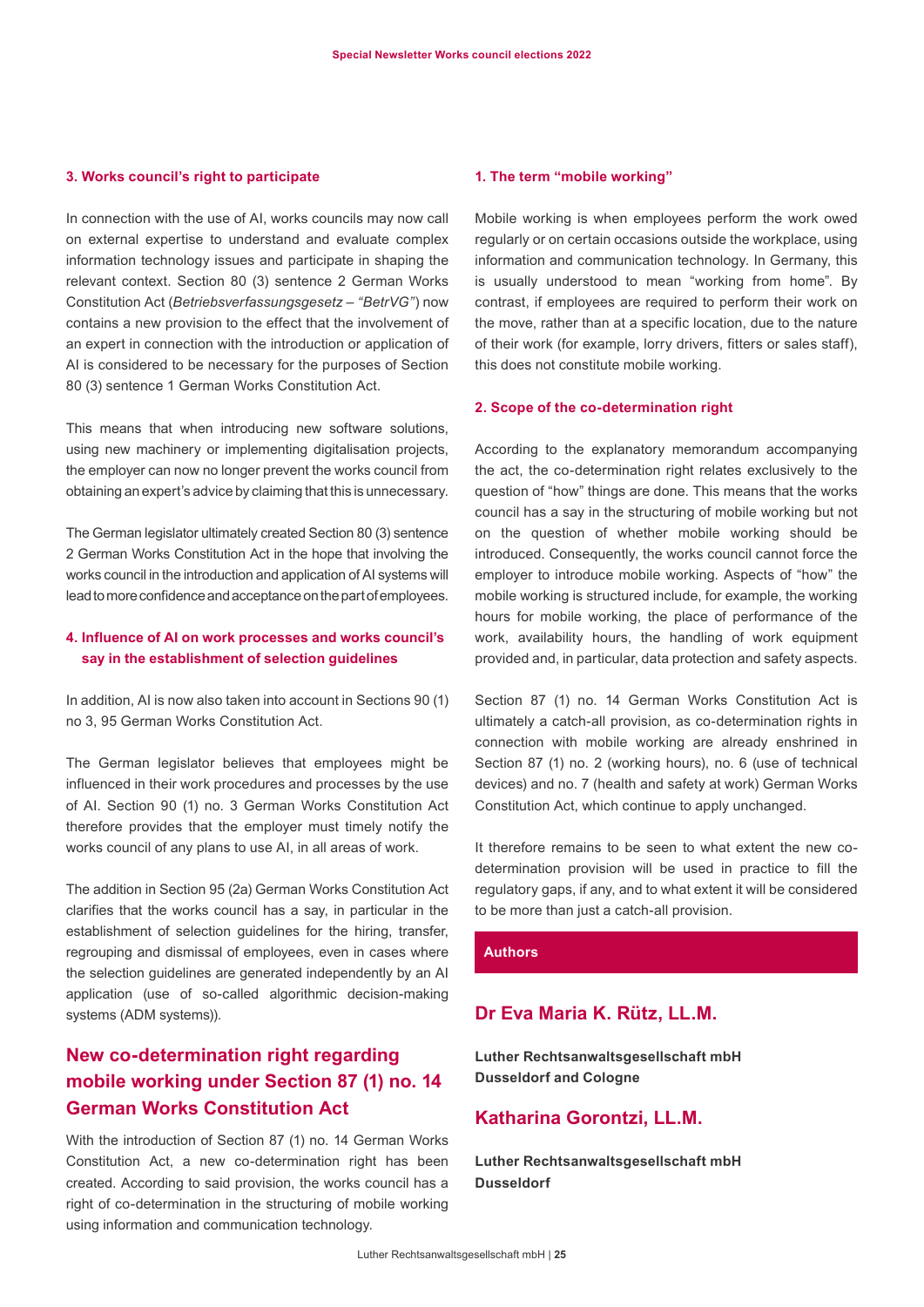# <span id="page-25-0"></span>**Daring more digitalisation: Working on a works council in a digital working environment**

**As a result of the COVID-19 pandemic, the level of digitalisation involved in the activities of works councils has increased. This development was initially only of a temporary nature. With the adoption of the German Works Council Modernisation Act (***Betriebsrätemodernisierungsgesetz***) with effect from 18 June 2021, the German legislator has now provided what it considers to be a permanent basis for the digital performance of works councils' duties and, among other things, has laid down rules for virtual works council meetings and works agreements. These rules will be presented below in a practical-focused manner, taking into account the most recent changes in law.**

# **Legal basis enabling works councils to work digitally**

The COVID-19 pandemic required the German legislator to intervene in all areas of the working world. The rule that had applied until then that works council meetings should be held as face-to-face meetings could not be maintained, for example. Quick solutions were needed. This is why, in March 2020, the German legislator hastily cobbled together Section 129 German Works Constitution Act (*Betriebsverfassungsgesetz – "BetrVG"*) for the performance of the duties of works councils, which permitted works councils for the first time to meet digitally, by video conferencing or conference call, and initially applied for a limited period that was set to expire on 30 June 2021. The German Works Council Modernisation Act to promote works council elections and works council activities came into force on 18 June 2021 and now provides a (permanent) new legal framework for digital works council meetings. Under said act, works council meetings may continue to held by "video conferencing or conference call"; the German legislator has, however, defined additional requirements for such meetings. The level of digitalisation within the context of the works constitution has additionally increased as a result of the fact that it is now possible to enter into works agreements digitally, as provided in Section 77 (2) sentence 3 German Works Constitution Act.

# **Requirements for the digital performance of a works council's duties**

**1. Requirements for digital works council meetings and digital works council resolutions**

In the German Works Council Modernisation Act, the German legislator has maintained the option of holding virtual works council meetings, but has made such virtual meetings the "exception to the rule". This means that works council meetings must generally take place as face-to-face meetings, despite the pandemic and ever-increasing digitalisation. The reason given for the German legislator's decision is the experiences from the pandemic, namely the lack of social interaction, reduced intelligibility because of video and audio problems, as well as a growing trend towards monologuing, rather than exchanging ideas and discussing matters.

There are now three requirements for holding a virtual works council meeting (Section 30 (2) nos. 1 to 3 German Works Constitution Act), which must all be met at the same time: the conditions for holding a virtual meeting must have been defined in rules of procedure (a), no objection may have been raised in due time by at least one fourth of the members of the works council (b) and it must be ensured that no third party can obtain knowledge of the matters dealt with during the meeting (c).

#### **a) Incorporation in the rules of procedure**

The works council must define the conditions for virtual works council meetings in rules of procedure and, in doing so, is only required to observe the principle of priority of face-to-face meetings. According to the explanatory memorandum accompanying the act, this priority can be ensured, for example, by limiting the number of meetings that may be held in whole or in part by video conferencing or conference call, or by limiting such meetings to certain topics, to matters which, in the opinion of the works council, need to be dealt with as quickly as possible or in cases where such meetings serve the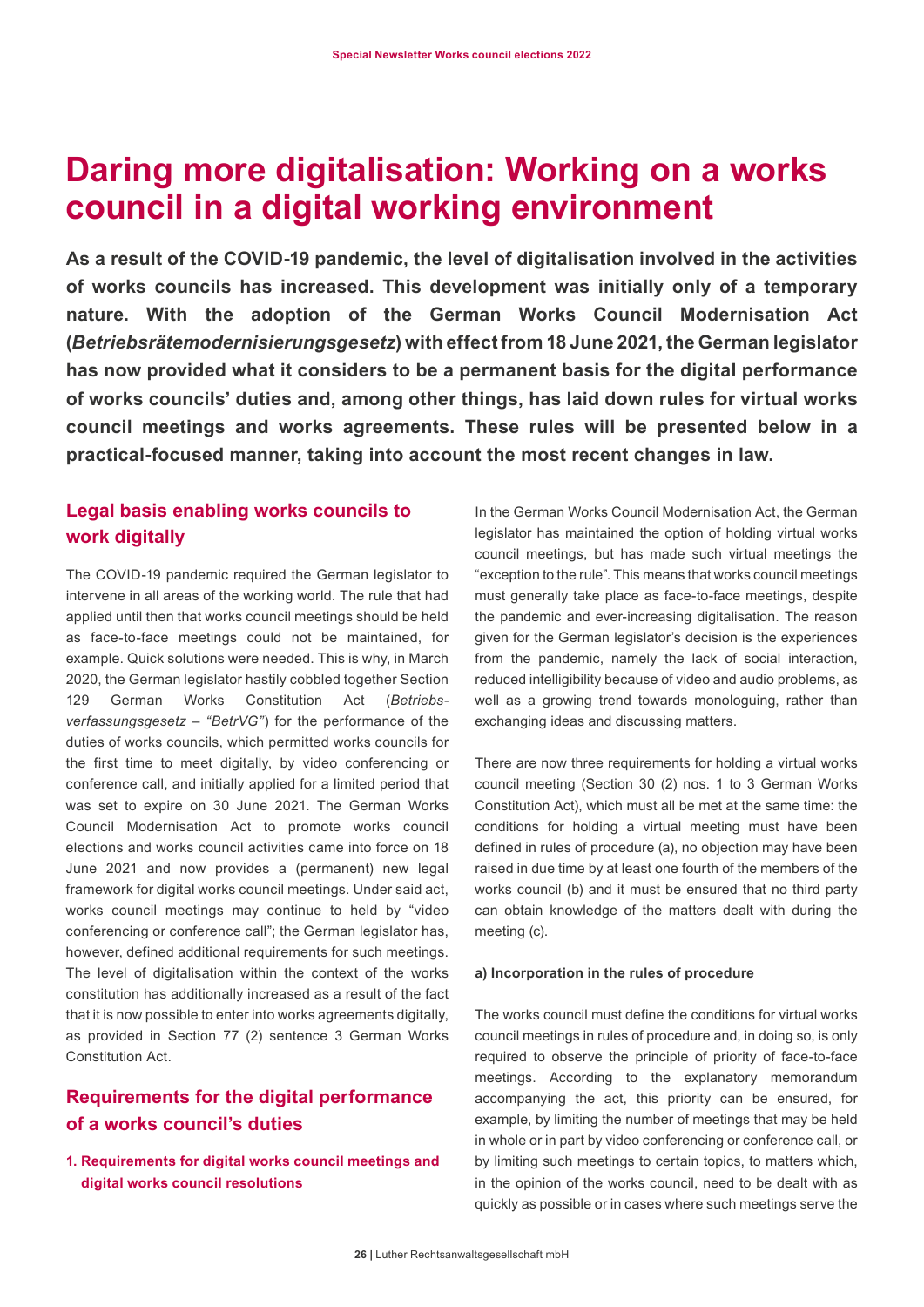purpose of protecting the works council members' health. The works council is additionally free to define the conditions for virtual attendance. We would recommend taking into account any past experience with virtual works council meetings when defining the conditions.

#### **b) The new right to object**

The German legislator additionally requires that the members of the works council are given the opportunity to object to a virtual works council meeting. An objection by a single member is not sufficient, however. Instead, in order for an objection to be valid, at least one fourth of all members of the works council must object to the planned virtual meeting within a reasonable time period to be determined by the chairperson. To this end, the chairperson should provide information about the planned use of a virtual meeting and the way this is intended to be done already when issuing the proper invitation to the meeting and set a reasonable deadline for objection. The objection must be addressed to the chairperson.

#### **c) No knowledge of third parties**

According to the act, it must finally be ensured that no third parties can obtain knowledge of the matters dealt with during the meeting. The act additionally contains an express provision to the effect that recording meetings is not permitted. In addition to the above, there is a duty to implement technical and organisational security measures. This is the works council's responsibility. Conceivable measures include the use of encrypted connections, the works council members' presence in non-public rooms during the meeting and a declaration that no persons who are not entitled to attend are present in the relevant rooms. If the works council violates one or more of these requirements, there is a risk that any resolutions made during such meetings will be null and void.

The German legislator hat attached particular importance to expressly stating that the recording of meetings is not permitted.

Employers should note that they are obliged under Section 40 (2) German Works Constitution Act to provide the required technology for the meetings and any other necessary means and bear the costs incurred in doing so. This obligation is only limited by the principle of proportionality, according to which the acquisitions, if any, must not be unreasonable for the employer, which regularly leaves ample room for interpretation in practice. In this respect, too, we would recommend proceeding in a coordinated manner and answering the

following questions: what precisely is needed and how much should or may it cost?

#### **2. Digital works agreements**

Works agreements may also be entered into digitally in future, pursuant to Section 77 (2) sentence 3 German Works Constitution Act. Said provision deviates from Section 126a (2) German Civil Code (Bürgerliches Gesetzbuch – "BGB") by providing that if a works agreement is entered into electronically, the works council and the employer must sign the same document electronically. Thus far, electronic signatures had been held to be insufficient, most recently by decision of the German Federal Labour Court (Bundesarbeitsgericht – "BAG") from the year 2010 (decision of 5 October 2010, case no. 1 ABR 31/09) regarding the conciliation committee.

# **The "comeback" of Section 129 German Works Constitution Act**

In addition to the German Works Council Modernisation Act, the German Bundestag decided on 10 December 2021 based on the current rate of new infections to revive Section 129 German Works Constitution Act in a modified form; Section 129 German Works Constitution Act in its new version is to apply initially for a limited period from 12 December 2021 to 19 March 2022. It especially contains provisions regarding aspects not yet covered by the German Works Council Modernisation Act, such as the virtual conciliation committee or the option of holding works council meetings and works meetings for young and trainee employees using audio-visual equipment.

#### **Practical requirements and outlook**

In practice, the German Works Council Modernisation Act provides an opportunity to organise the activities of works councils in a modern way and maintain them despite the pandemic. The German legislator has entrusted the works council with important aspects of concrete organisation, for example by requiring it to adopt rules of procedure that are tailored to the business. We would recommend that the works council and the employer consult with each other with a view to creating the best possible basis for the new meeting formats.

The new German coalition government of Social Democrats (SPD), Greens (Bündnis 90/Die Grünen) and Free Democrats (FDP) has also put the topic of digital works council work on its agenda.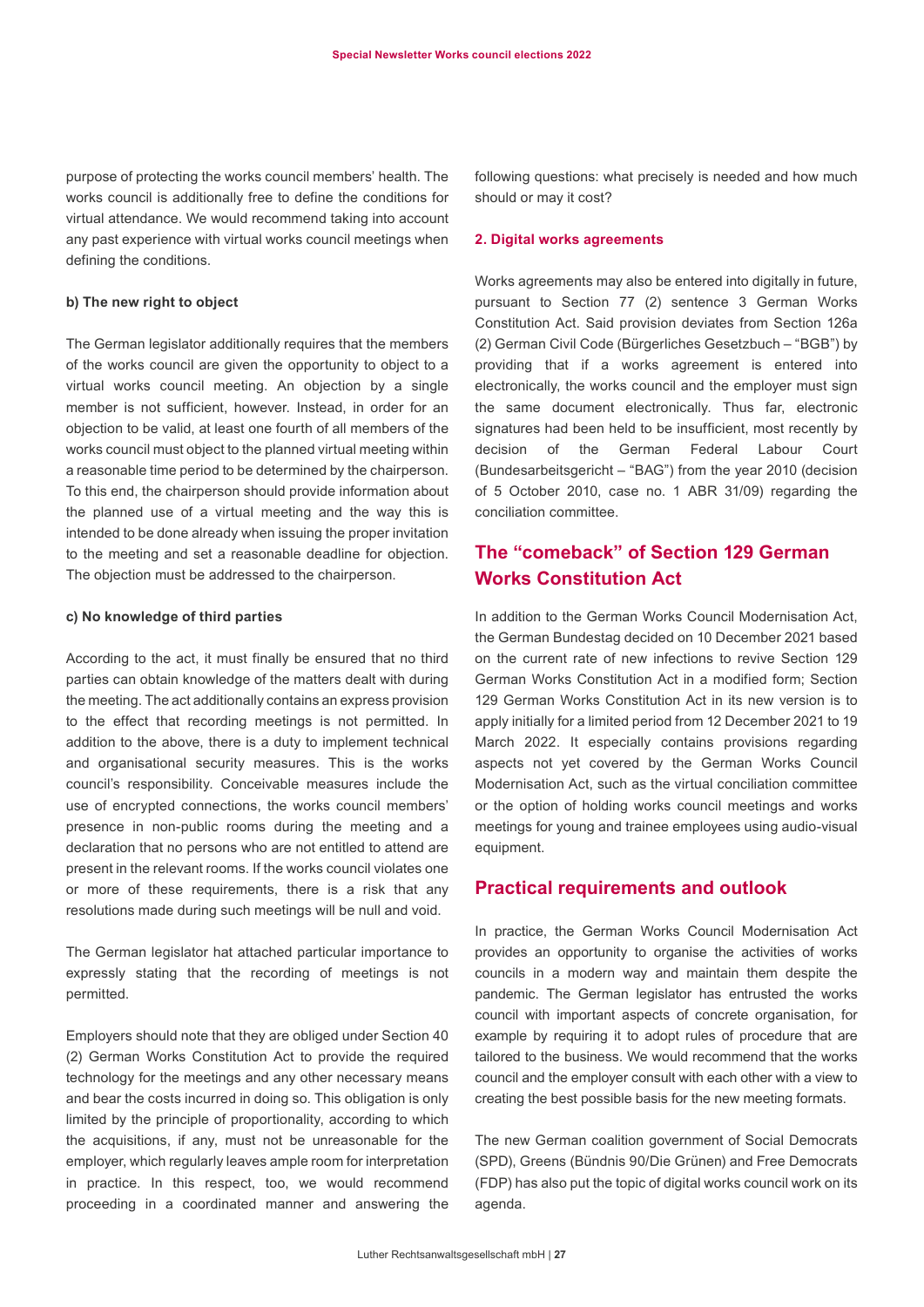According to the coalition agreement, it is planned that works council members may decide for themselves in future whether they wish to work using analogue or digital processes and technologies. We can, therefore, expect a further increase in the level of digitalisation in the activities of works councils. In this context, the current digitalisation is to be reviewed and the new act evaluated in order to ensure that works councils work as efficiently as possible in future.

#### **Author**

#### **Dr Jan-David Jäger**

**Luther Rechtsanwaltsgesellschaft mbH Leipzig**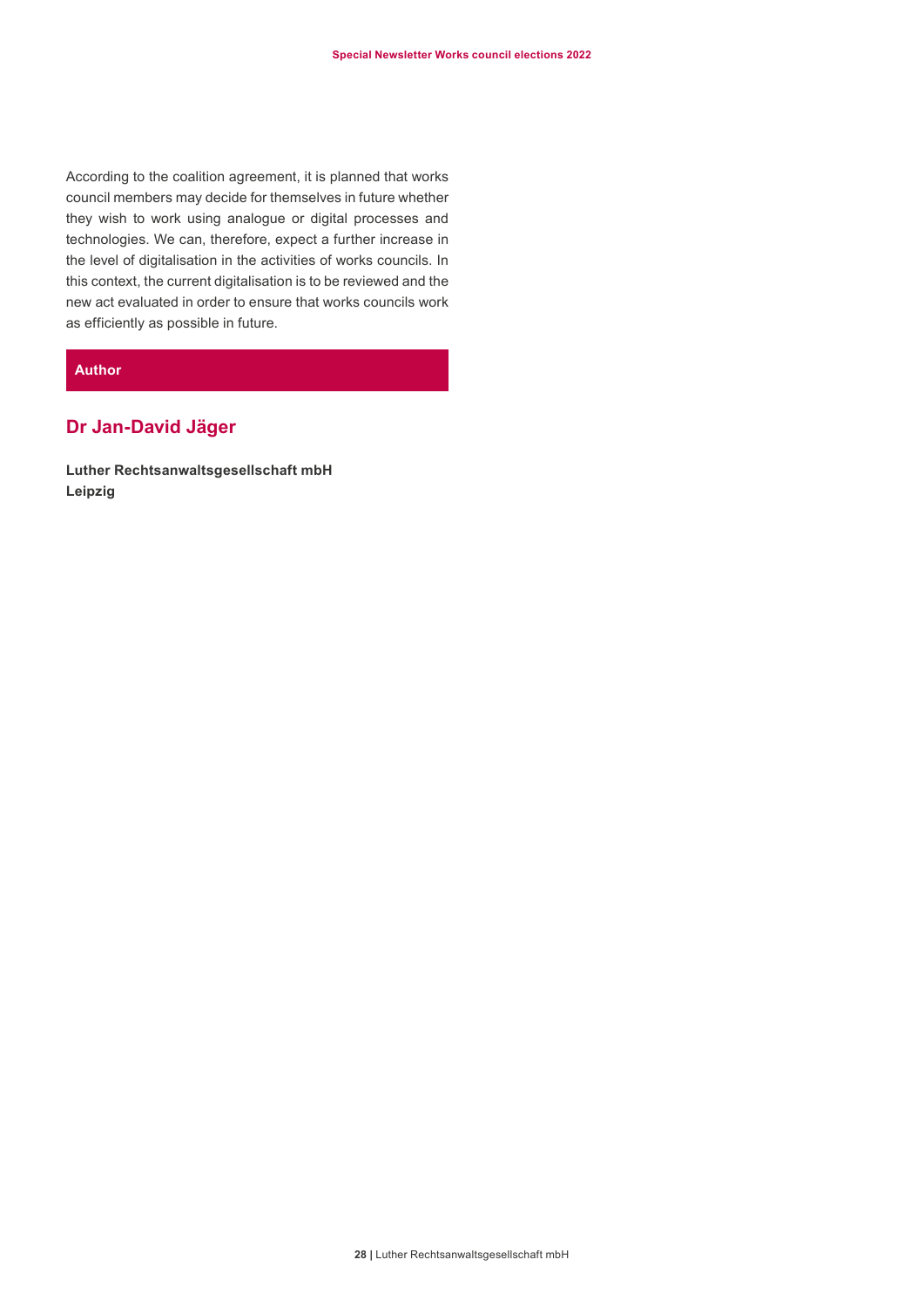# <span id="page-28-0"></span>**Authors**



**Achim Braner** Lawyer, Certified Specialist in Employment Law, Partner Frankfurt a. M. T +49 69 27229 23839 achim.braner@luther-lawfirm.com



**Dr Astrid Schnabel, LL.M. (Emory)** Lawyer, Certified Specialist in Employment Law, Partner **Hamburg** T +49 40 18067 14072 astrid.schnabel@luther-lawfirm.com



**Dietmar Heise** Lawyer, Partner **Stuttgart** T +49 711 9338 12894 dietmar.heise@luther-lawfirm.com



**Paul Schreiner** Lawyer, Certified Specialist in Employment Law, Partner Cologne + Essen T +49 221 9937 11691 + T +49 201 9220 0 paul.schreiner@luther-lawfirm.com



**Christian Kuß, LL.M.** Lawyer, Partner Cologne T +49 221 9937 25686 christian.kuss@luther-lawfirm.com



**Klaus Thönißen, LL.M. (San Francisco)** Lawyer, Certified Specialist in Employment Law, Partner Essen T +49 201 9220 24659 klaus.thoenissen@luther-lawfirm.com



**Katharina Müller, LL.M. oec.** Lawyer, Certified Specialist in Employment Law, Partner Cologne T +49 221 9937 25099 katharina.mueller@luther-lawfirm.com



**Dr Paul Gooren, LL.M. (Chicago)** Lawyer, Certified Specialist in Employment Law, Senior Associate Berlin T +49 30 52133 21142 paul.gooren@luther-lawfirm.com



**Dr Eva Maria K. Rütz, LL.M.** Lawyer, Certified Specialist in Medical Law, Certified Specialist in Employment Law, Partner Dusseldorf + Cologne T +49 211 5660 27048 + T +49 221 9937 0 eva.ruetz@luther-lawfirm.com



**Katharina Gorontzi, LL.M.** Lawyer, Senior Associate Dusseldorf T +49 211 5660 25038 katharina.gorontzi@luther-lawfirm.com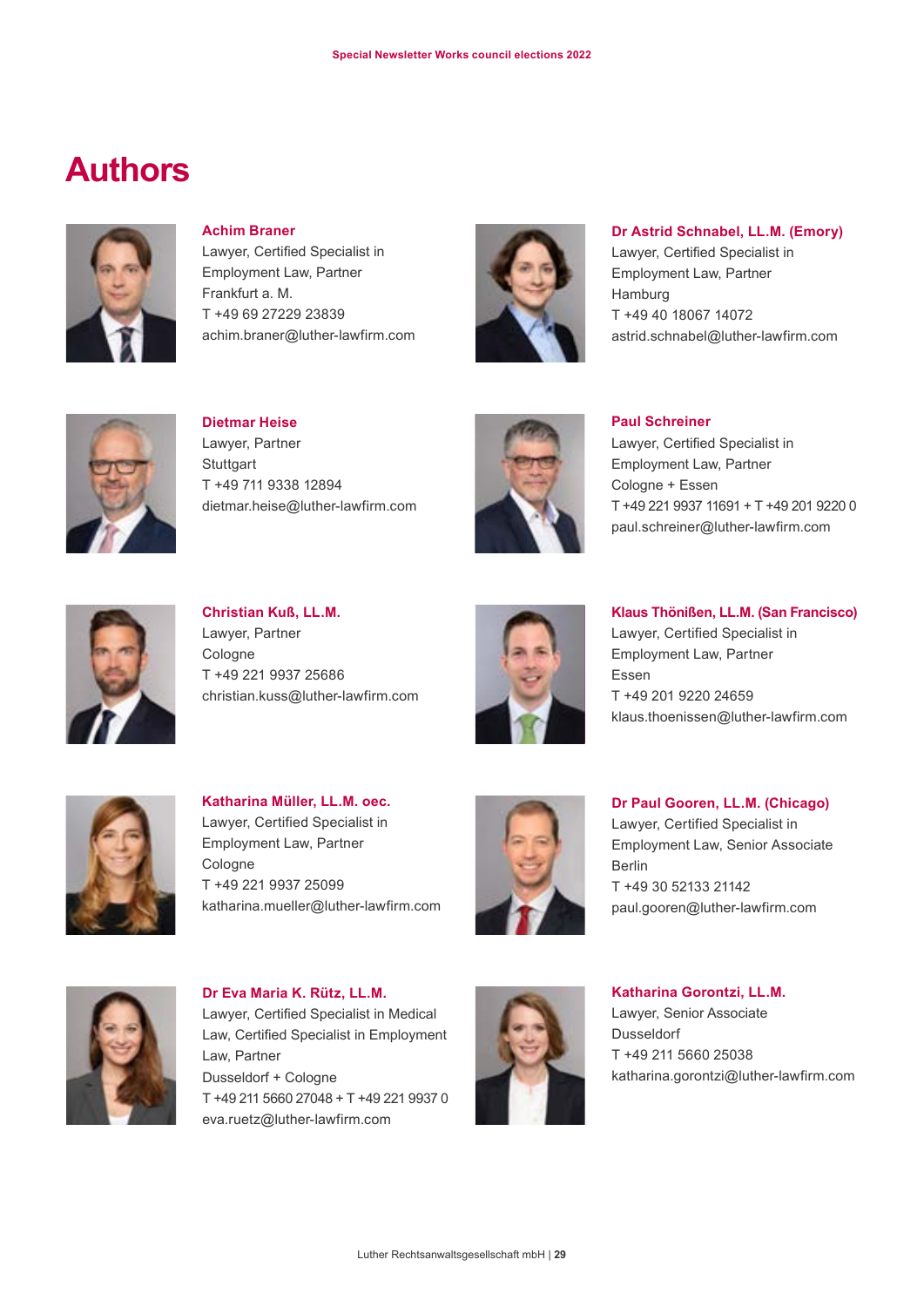# **Authors**



#### **Dr Sarah Zimmermann**

Rechtsanwältin, Fachanwältin für Arbeitsrecht, Senior Associate Cologne T +49 221 9937 25531 sarah.zimmermann@luther-lawfirm.com



#### **Cyrielle Therese Ax**

Lawyer, Associate Frankfurt a. M. T +49 69 27229 27460 cyrielle.ax@luther-lawfirm.com



**Kevin Brinkmann LL.M.** Lawyer, Associate Hamburg T +49 40 18067 11184 kevin.brinkmann@luther-lawfirm.com



**Dr Jan-David Jäger** Lawyer, Associate Leipzig T +49 341 5299 22722 jan-david.jaeger@luther-lawfirm.com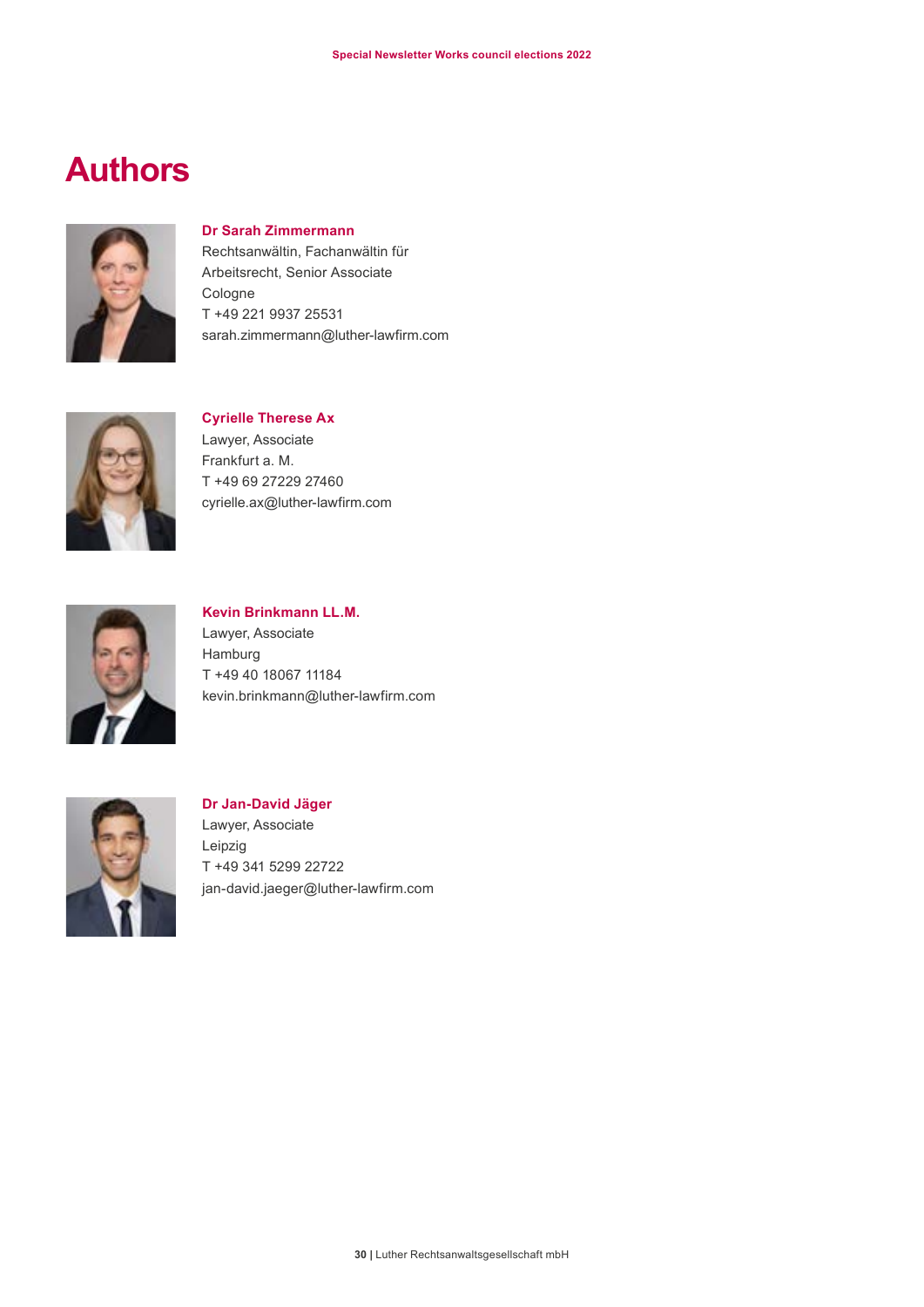# <span id="page-30-0"></span>**Events, publications and blog**



**You will find an overview of our events [here.](https://www.luther-lawfirm.com/en/newsroom/events?tx_fwluther_pi7%5B__referrer%5D%5B%40extension%5D=FwLuther&tx_fwluther_pi7%5B__referrer%5D%5B%40vendor%5D=Luther&tx_fwluther_pi7%5B__referrer%5D%5B%40controller%5D=Event&tx_fwluther_pi7%5B__referrer%5D%5B%40action%5D=listFull&tx_fwluther_pi7%5B__referrer%5D%5Barguments%5D=YTowOnt9f71f8e73e2d85c5ced484afa354c7ebe2cbb56d3&tx_fwluther_pi7%5B__referrer%5D%5B%40request%5D=a%3A4%3A%7Bs%3A10%3A%22%40extension%22%3Bs%3A8%3A%22FwLuther%22%3Bs%3A11%3A%22%40controller%22%3Bs%3A5%3A%22Event%22%3Bs%3A7%3A%22%40action%22%3Bs%3A8%3A%22listFull%22%3Bs%3A7%3A%22%40vendor%22%3Bs%3A6%3A%22Luther%22%3B%7D2674081ebc3dbcd0491f99389627546b918f1066&tx_fwluther_pi7%5B__trustedProperties%5D=a%3A1%3A%7Bs%3A6%3A%22filter%22%3Ba%3A6%3A%7Bs%3A4%3A%22text%22%3Bi%3A1%3Bs%3A8%3A%22category%22%3Bi%3A1%3Bs%3A15%3A%22practiceService%22%3Bi%3A1%3Bs%3A15%3A%22industryService%22%3Bi%3A1%3Bs%3A8%3A%22location%22%3Bi%3A1%3Bs%3A4%3A%22year%22%3Bi%3A1%3B%7D%7D03ad8cb6e4fe16387d2a215dac211bdd9103dd1c&tx_fwluther_pi7%5Bfilter%5D%5Btext%5D=&tx_fwluther_pi7%5Bfilter%5D%5Bcategory%5D=&tx_fwluther_pi7%5Bfilter%5D%5BpracticeService%5D=3&tx_fwluther_pi7%5Bfilter%5D%5BindustryService%5D=&tx_fwluther_pi7%5Bfilter%5D%5Blocation%5D=&tx_fwluther_pi7%5Bfilter%5D%5Byear%5D=)**



**You will find a list of our current publications [here.](https://www.luther-lawfirm.com/en/newsroom/publications?tx_fwluther_pi4%5B__referrer%5D%5B%40extension%5D=FwLuther&tx_fwluther_pi4%5B__referrer%5D%5B%40vendor%5D=Luther&tx_fwluther_pi4%5B__referrer%5D%5B%40controller%5D=Publication&tx_fwluther_pi4%5B__referrer%5D%5B%40action%5D=listFull&tx_fwluther_pi4%5B__referrer%5D%5Barguments%5D=YTowOnt9f71f8e73e2d85c5ced484afa354c7ebe2cbb56d3&tx_fwluther_pi4%5B__referrer%5D%5B%40request%5D=a%3A4%3A%7Bs%3A10%3A%22%40extension%22%3Bs%3A8%3A%22FwLuther%22%3Bs%3A11%3A%22%40controller%22%3Bs%3A11%3A%22Publication%22%3Bs%3A7%3A%22%40action%22%3Bs%3A8%3A%22listFull%22%3Bs%3A7%3A%22%40vendor%22%3Bs%3A6%3A%22Luther%22%3B%7D8208fdea3b0c1fc834bac7431c6d1719e55fffcb&tx_fwluther_pi4%5B__trustedProperties%5D=a%3A1%3A%7Bs%3A6%3A%22filter%22%3Ba%3A5%3A%7Bs%3A4%3A%22text%22%3Bi%3A1%3Bs%3A3%3A%22cat%22%3Bi%3A1%3Bs%3A15%3A%22industryService%22%3Bi%3A1%3Bs%3A15%3A%22practiceService%22%3Bi%3A1%3Bs%3A4%3A%22year%22%3Bi%3A1%3B%7D%7D72ea3703f458e3d7de6d9e0696830440c3d39bb5&tx_fwluther_pi4%5Bfilter%5D%5Btext%5D=&tx_fwluther_pi4%5Bfilter%5D%5Bcat%5D=&tx_fwluther_pi4%5Bfilter%5D%5BindustryService%5D=&tx_fwluther_pi4%5Bfilter%5D%5BpracticeService%5D=24&tx_fwluther_pi4%5Bfilter%5D%5Byear%5D=)**



You will find our blog [here.](https://www.luther-lawfirm.com/en/newsroom/blog?tx_fwluther_pi5%5B__referrer%5D%5B%40extension%5D=FwLuther&tx_fwluther_pi5%5B__referrer%5D%5B%40vendor%5D=Luther&tx_fwluther_pi5%5B__referrer%5D%5B%40controller%5D=News&tx_fwluther_pi5%5B__referrer%5D%5B%40action%5D=uebersicht&tx_fwluther_pi5%5B__referrer%5D%5Barguments%5D=YTowOnt9f71f8e73e2d85c5ced484afa354c7ebe2cbb56d3&tx_fwluther_pi5%5B__referrer%5D%5B%40request%5D=a%3A4%3A%7Bs%3A10%3A%22%40extension%22%3Bs%3A8%3A%22FwLuther%22%3Bs%3A11%3A%22%40controller%22%3Bs%3A4%3A%22News%22%3Bs%3A7%3A%22%40action%22%3Bs%3A10%3A%22uebersicht%22%3Bs%3A7%3A%22%40vendor%22%3Bs%3A6%3A%22Luther%22%3B%7D42f6fe7cadb4cac015b2c8a0bb829efe812356ce&tx_fwluther_pi5%5B__trustedProperties%5D=a%3A1%3A%7Bs%3A6%3A%22filter%22%3Ba%3A4%3A%7Bs%3A4%3A%22text%22%3Bi%3A1%3Bs%3A15%3A%22industryService%22%3Bi%3A1%3Bs%3A15%3A%22practiceService%22%3Bi%3A1%3Bs%3A4%3A%22year%22%3Bi%3A1%3B%7D%7Dfa30f07391e8839bb48a8e869ac40aba702c881c&tx_fwluther_pi5%5Bfilter%5D%5Btext%5D=&tx_fwluther_pi5%5Bfilter%5D%5BindustryService%5D=&tx_fwluther_pi5%5Bfilter%5D%5BpracticeService%5D=3&tx_fwluther_pi5%5Bfilter%5D%5Byear%5D=)

#### **Legal information**

Published by: Luther Rechtsanwaltsgesellschaft mbH Anna-Schneider-Steig 22, 50678 Cologne, Germany Telephone +49 221 9937 0 Fax +49 221 9937 110, contact@luther-lawfirm.com Responsible for the content (V.i.S.d.P.): Achim Braner Luther Rechtsanwaltsgesellschaft mbH An der Welle 10, 60322 Frankfurt am Main, Germany Telephone +49 69 27229 23839 achim.braner@luther-lawfirm.com *Copyright:* All texts of this newsletter are protected by copyright. You are welcome to use excerpts, provided the source is named, after written permission has been granted by us. Please contact us for this purpose. If you do not wish to receive information from Luther Rechtsanwaltsgesellschaft mbH in the future, please send an e-mail with the stating "Labour Law" to unsubscribe@luther-lawfirm.com

Picture credits: Page 1: rosifan19/Adobestock; Page 13: magelepicture/Adobestock; Page 16: Daniel Berkmann/Adobestock

#### **Disclaimer**

Although this newsletter has been carefully prepared, no liability is accepted for errors or omissions. The information in this newsletter does not constitute legal or tax advice and does not replace legal or tax advice relating to individual cases. Our contact persons at the individual locations are available for this purpose.